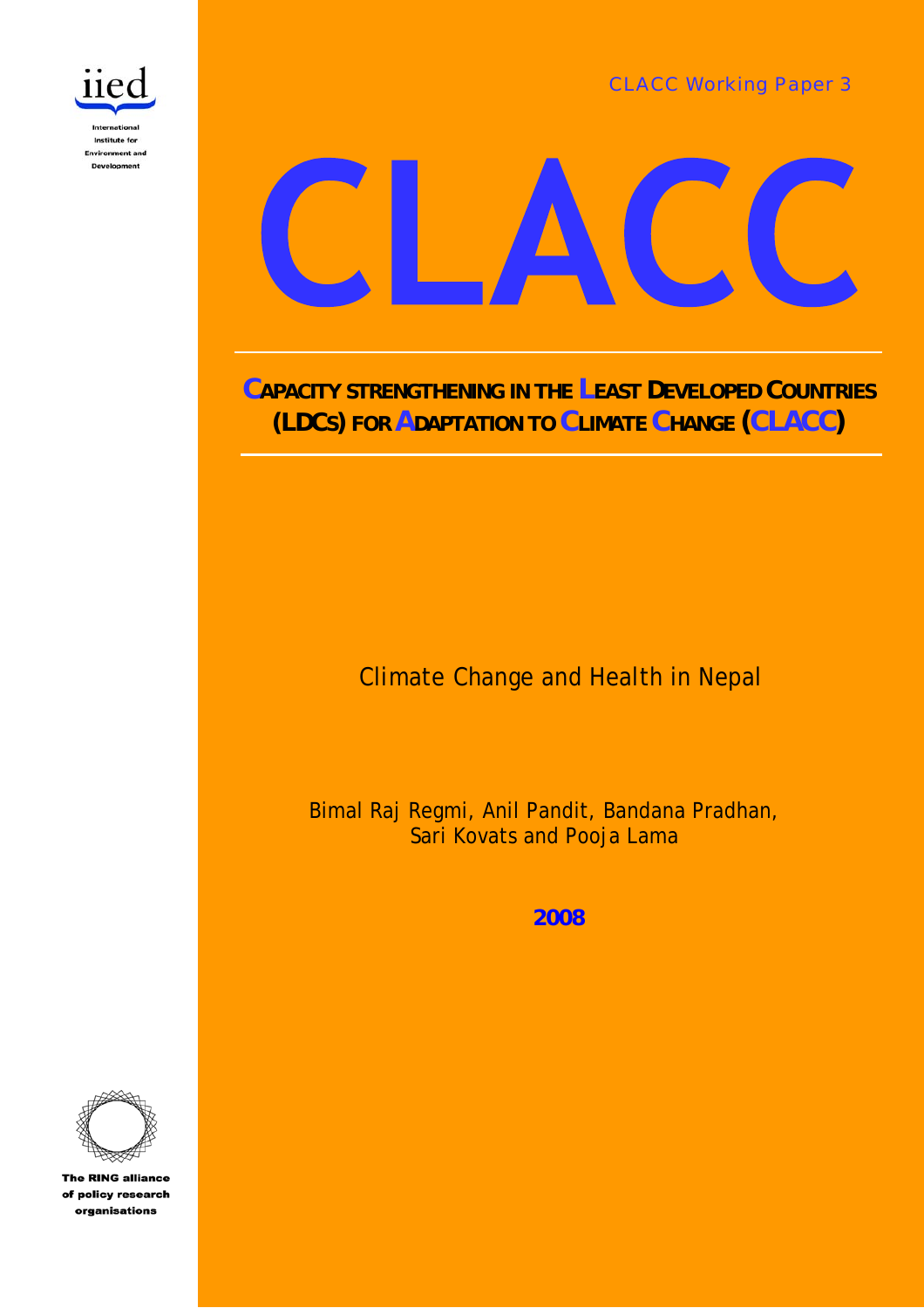# **FOREWORD**

LI-BIRD carried out this study on "Human Health and Climate Change" under the Capacity Strengthening of Least Developed Countries (LDCs) for Adaptation to Climate Change (CLACC) network. Primary objective of the study was to create awareness among the health professional in Nepal showing some in-country review and analysis on relationship between human health and climate change including variability and extreme weather events.

The authors would like to extend their sincere appreciation to Lalita thapa, Apar Paudyal, Mr. Mozaharul Alam (Babu), Dr. Saleemul Huq, Hannah Reid, Beth Henriette, Gyan Bandu Sharma, Dr. Sudarshan B. Mathema, Diwakar Poudel, Shashish Maharjan, Dr Smriti Shah, and colleagues in LI-BIRD for their input and support during this study. We want to take this opportunity to thank Mr Lok D. Regmi, Mr. Khumraj Punjali, Mr. Jiwan Acharya, Mr. Sandeep C. Rai and Mr. Kanchan Dixit for their technical input in the study. We really appreciate the commitment and institutional support provided by Dr. P. K. Shrestha and Mr. Tara Lama for the study.

IIED, LI-BIRD and DFID are acknowledged for their financial and technical support to carry out the study.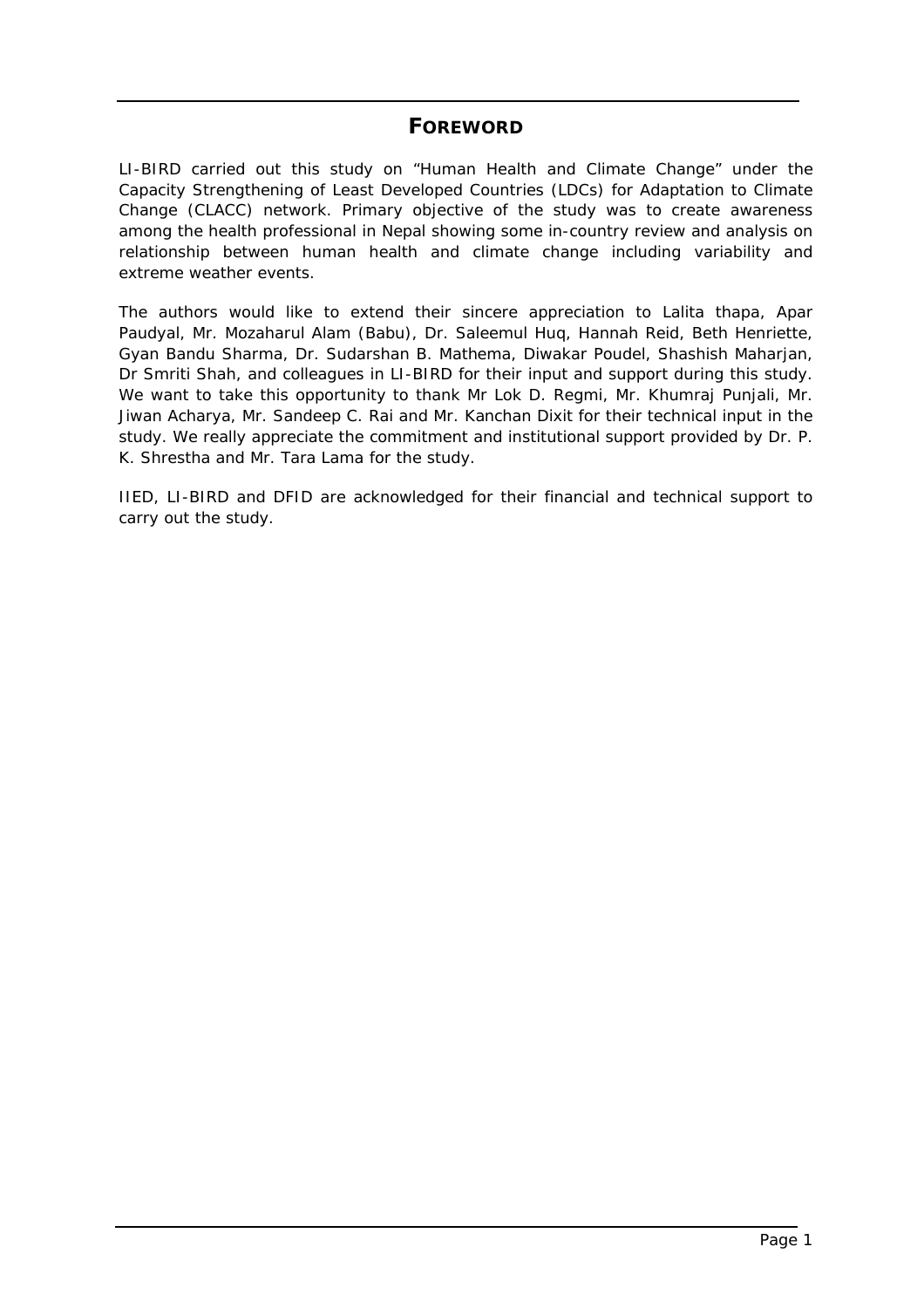# **EXECUTIVE SUMMARY**

Global climate change has serious implications for Nepal both currently and into the future. The temperature is rising in Nepal and Kathmandu valley and it will continue to rise in the coming years partly due to increases in the human population, vehicles, development activities, and change in agricultural patterns.

Vector and water-borne disease have been found to be increasing within country, along with a strong identified relationship between these diseases and temperature and precipitation. The projected increase of climate disasters under climate change, particularly from floods related to glacier melt, would have a direct impact on health in Nepal. It is already evident that malaria, Kalaazar, Japanese encephalitis, and other water borne diseases such as typhoid and cholera are commonly seen in different parts of the country.

It is mostly the poor and disadvantaged groups who suffer from these climate change consequences, but the health impacts will be experienced across all sectors and regions. In recent years climate change has not been a priority focus of the government. It is recommended here that the government devise clear sectoral policies to tackle the increasing climatic and environmental impacts.

It is necessary to highlight climate change risks and adaptation measures in the government five year plan and poverty reduction strategy. More research and studies are needed to fill the existing information and knowledge gap, and to identify key vulnerable areas, communities, and sector for integrated planning and implementation. The National Adaptation Programme of Action (NAPA) must be initiated soon so that priority sectors and projects can be identified and appropriately funded. Finally, these objectives necessitate an integrated approach for health planning and research in differing climatic regions in the country.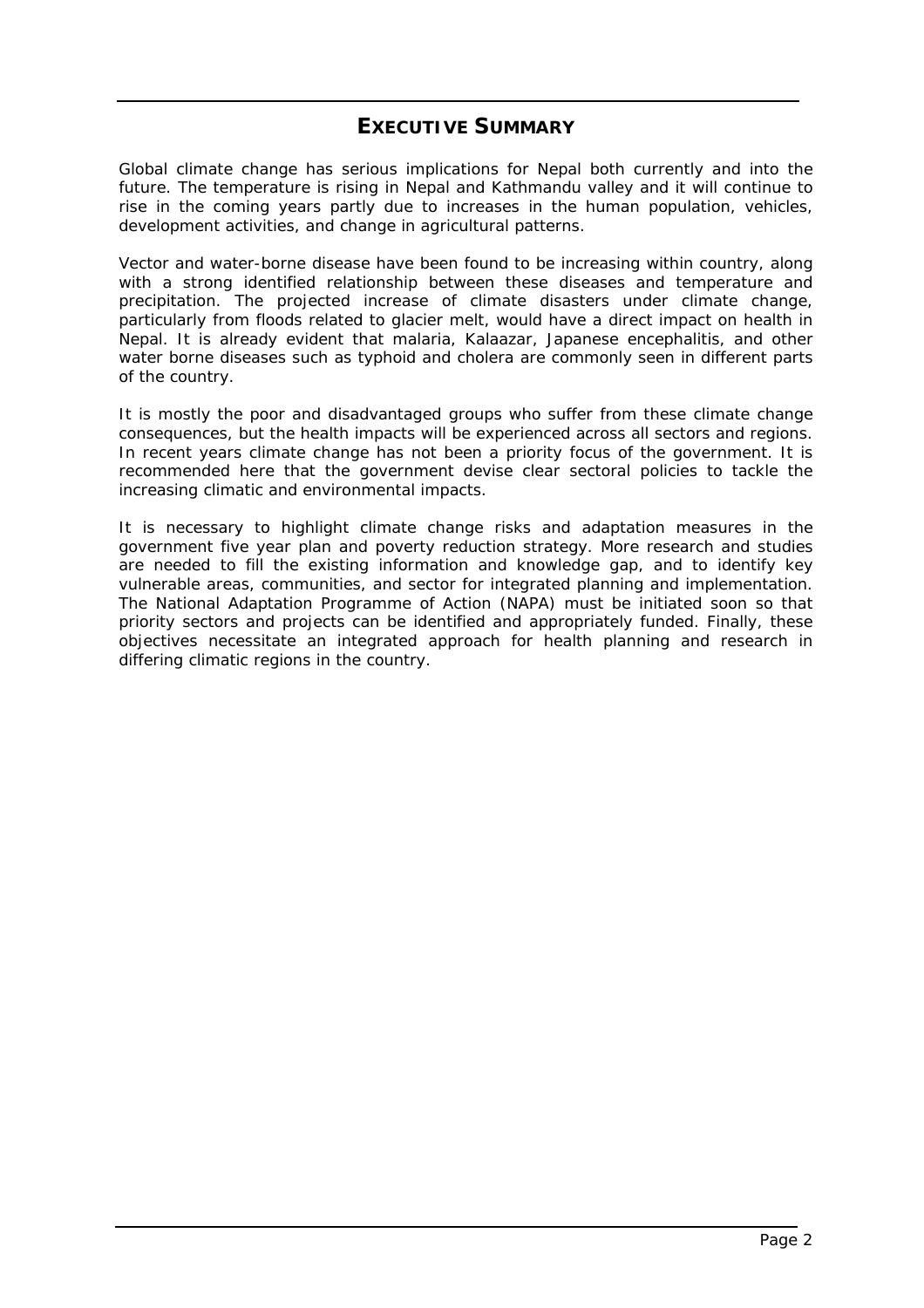# **Contents**

| $\mathbf 1$                            |                                                  |  |
|----------------------------------------|--------------------------------------------------|--|
| 1.1<br>1.2                             |                                                  |  |
| $2^{\circ}$                            |                                                  |  |
| 2.1<br>2.2<br>2.3<br>2.4<br>2.5<br>2.6 |                                                  |  |
|                                        |                                                  |  |
| 3                                      | CASE STUDY: CLIMATE AND TYPHOID IN KATHMANDU  19 |  |
|                                        |                                                  |  |
| 3.1<br>3.2<br>3.3<br>3.4<br>3.5        |                                                  |  |
|                                        |                                                  |  |
| 4                                      |                                                  |  |
| 5                                      |                                                  |  |
| 6                                      |                                                  |  |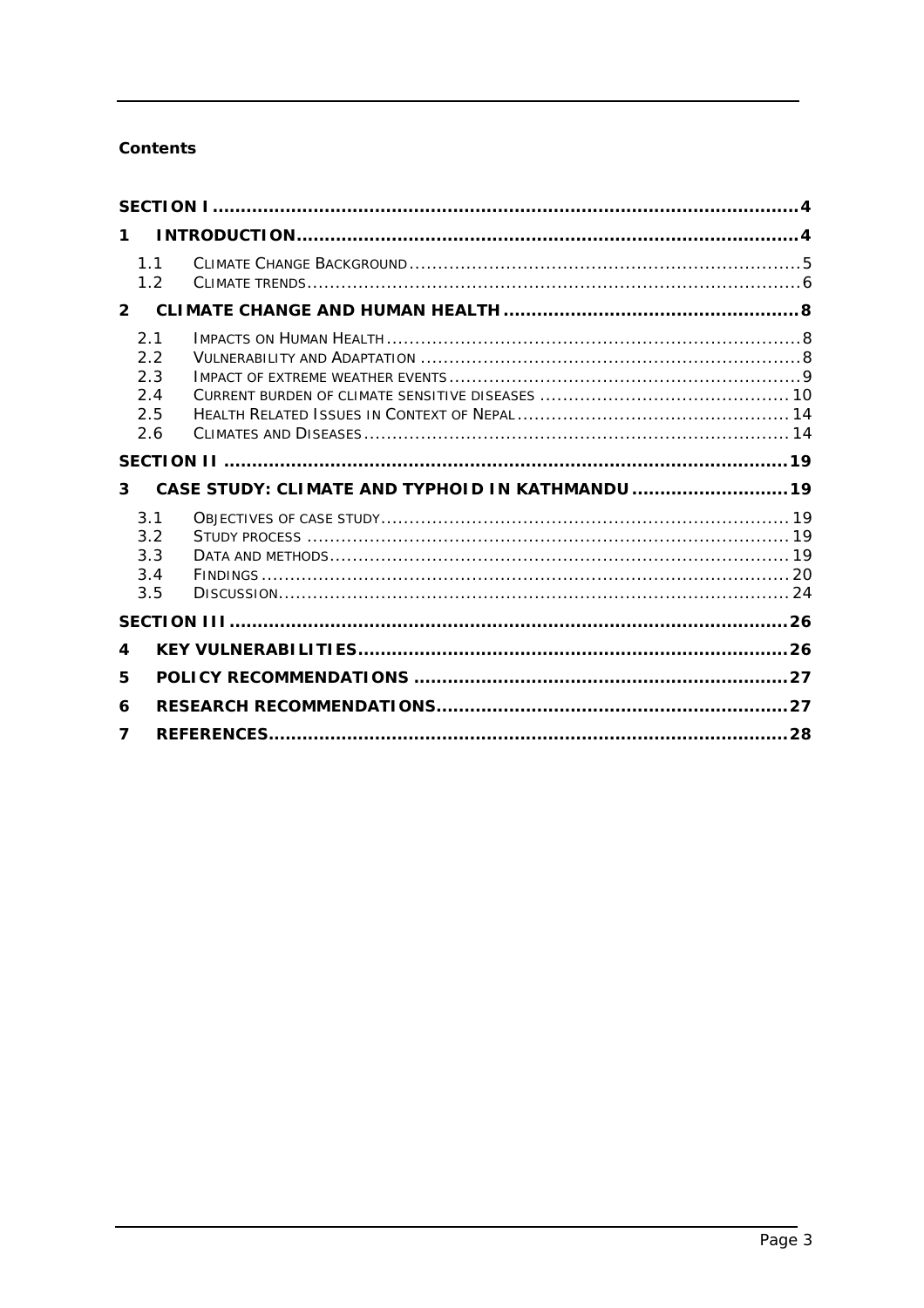# <span id="page-4-0"></span>**Section I**

# **1 Introduction**

There is now widespread consensus that the Earth is warming at an unprecedented rate and it is likely to accelerate in the decades to come. All aspects of regional weather, climate, and sea level will be altered by climate change. There are risks associated with these changes and there are strategies to minimize such risks. These elements of the problem of climate change are neither accurately quantifiable (scientific uncertainty will remain) nor easily achievable (negotiations over policy will be complex).

The over stresses on the climate system are already causing impacts on Earth's surface. These include not only rising temperatures, but also increasingly frequent floods and droughts, and changes in natural ecosystems. The ecological and socio-economic damage of climate change in the region could have disastrous consequences, causing social unrest and environmental refugees. Sadly, rapidly progressing economic development in the region appears unlikely to benefit over 60% of the population in this region who suffer from poor adaptive capacity. Scientific projections affirm such worries. For example, with each 1°C increase in night time temperature in South Asia, declines in rice yield are projected to be about 6 to 10% on average. Over longer terms, possible warming of about 2.6°C over the 2030-2050 year period could lead to a precipitation reduction of 20%. Yet risks of flooding will also considerably increase in the main river basins of India, Bangladesh and Nepal. In Bangladesh, a rapid shift in extent and depth of flooding will occur with a global mean temperature rise of 2.6°C above pre industrial levels. Sea level rise will also cause severe damages to ecosystems, agriculture, and water resources especially in the coastal regions of Bangladesh and India. Widespread de-glaciation in the Himalayas is likely to adversely impact the hydrological regime of the region (ICIMOD/UNEP, 2002).

With climate change, Nepal itself faces unique and serious challenges. Although Nepal has a negligible share in the global emission of greenhouse gases, Nepal's major natural resources, biodiversity and water, are at the forefront of climate vulnerability. It is expected that increases in temperature will affect the snowline and disturb the discharge routine, leading to extreme flooding and altered water availability. The formation of glacier lakes and the potential for de-glaciation and its impact on downstream communities is particularly severe. For the last 3 years, the rainfall intensify has been very low compared to the last 3 decades. Kathmandu saw only 71 millimetres of rainfall in the first two weeks of August, well below the average of 319.6 millimetres for this month. A weak monsoon has followed one of the driest winter spells faced by the country in some three decades, severely affecting agriculture and power generation (Shrestha, 2003)

There is strong evidence suggesting that such climate changes can affect human health. The effects can be direct, such as through increased heat stress, and loss of life in floods and storms, or indirect through alterations in the ranges of disease vectors such as mosquitoes, water-borne pathogens and water and air quality, as well as food availability and quality. Health authorities have already expressed their concern about climate change and its impact on human health. There have been recent calls for national action by all countries to reduce and prevent these environmental changes, and to limit the exposures of human populations to climate change. In this way seeking to address the likely health risks over the coming decades (WHOSIS 2008),

In Nepal, extreme climate events are expected to become more frequent as a result of climate change. Such climate extremes can have devastating effects on human health and societies. In Nepal, historical information reveals that disasters, famines, and disease outbreaks have been triggered by droughts and floods. Malaria, Kala-azarKala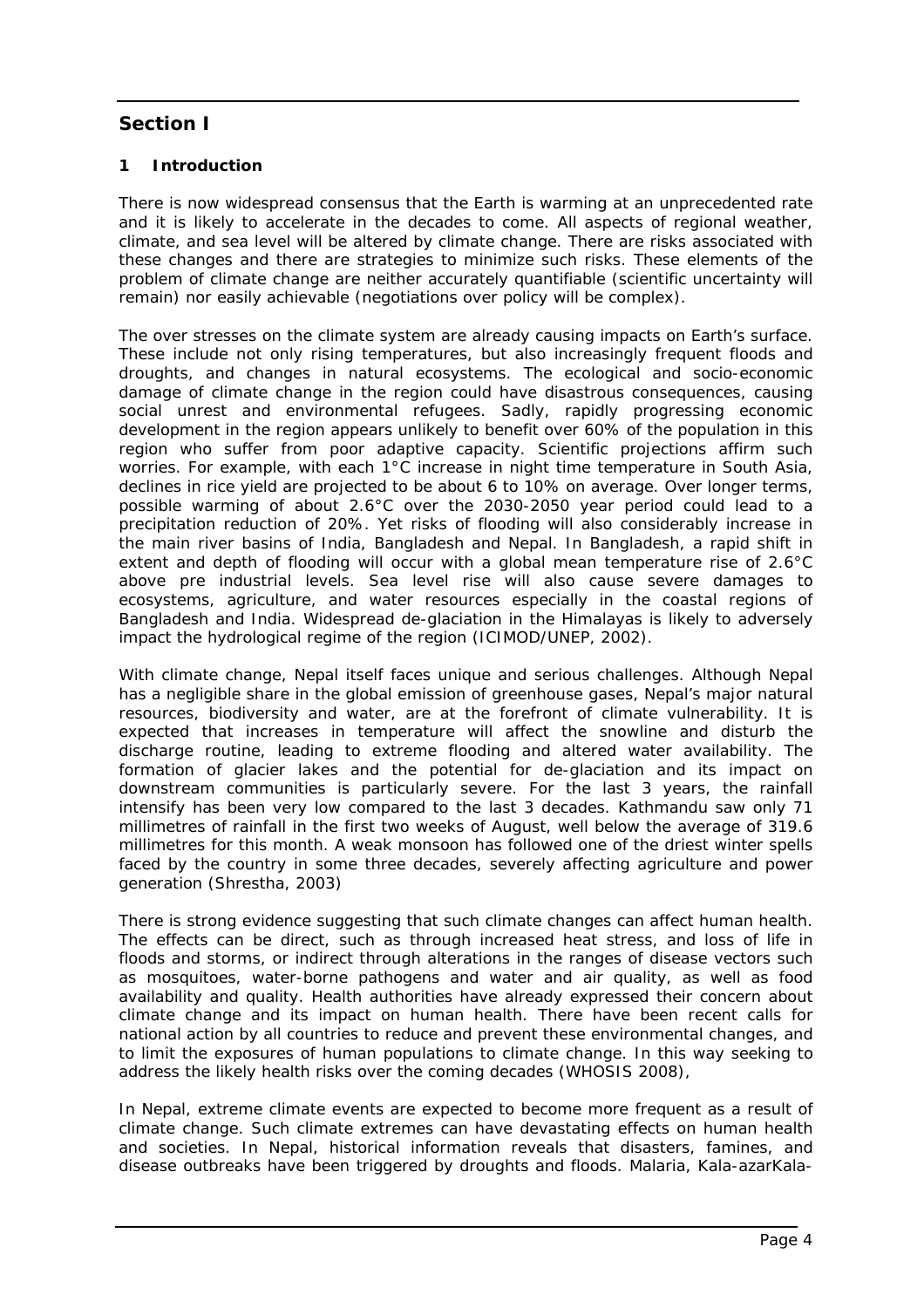<span id="page-5-0"></span>azar, and arboviral diseases are common in Nepal (DoHS 2005). Scientists and health experts have suggested that these diseases are heavily influenced by climate change.

There are also complex relationships between human health and water quality, water quantity, sanitation and hygiene. Changes in surface water quality and quantity are likely to affect the incidence of diarrhoeal diseases. This group of diseases includes conditions caused by bacteria such as cholera and typhoid, whose infections are dependent on the concentration of the pathogens in water or food. The IPCC concluded that changes in environmental temperature and precipitation could become more frequent in many part of south Asian countries, and as a result could lead to outbreaks of many water borne diseases (Shrestha et al. 2000)

# **1.1 Climate Change Background**

Combusted fossil fuels generate 'greenhouse gases' (GHGs), which have been and are currently building up in the atmosphere. Accumulation of GHGs has caused the earth's temperature to rise, and is continuing to change the climate, with very dangerous consequences. This phenomenon is often termed "Global Warming", but may also lead to cooling in some parts of the globe, and is therefore more accurately termed 'climate change'.

Plants and animals exchange carbon dioxide  $(CO<sub>2</sub>)$  with the atmosphere in a carbon cycle that has remained in balance for the last 10,000 years. However since the industrial revolution of the mid-eighteenth century, human activities have disturbed this balance. This has occurred through the burning of fossil fuels (oil, coal, gas and wood), which produces  $CO<sub>2</sub>$ , and the intensive rearing of cattle and high scale plantation of rice which produces methane. Consequently,  $CO<sub>2</sub>$  concentration in the atmosphere has increased by about 30% in the last 200 years, from less than 280 parts per million (ppm) to 368 ppm today (Fig. 1). If current trends in fossil fuel burning continue, atmospheric  $CO<sub>2</sub>$  will be twice pre-industrial level by 2030, and three times the figure by 2100.



Fig. 1: **Atmospheric CO2 Concentrations since Mid-18th Century** (WHO,2000)

Although the amount of GHG emission in Nepal is insignificant, there are clear indications on the impacts of climate change in the Nepal Himalayas, particularly on snow melting and increases in the size of glacier lakes. For example, no lake was noticed in Barun area in the 1964 topographic survey. A small glacier lake of only 0.0245 square kilometre (km2) was observed in 1995 and that size had increased to 0.78 km2 by 1997. Expansion in the size of Tsho Rolpa Glacier Lake is also obvious. A glacier lake assessment study clearly indicated that its size had increased from only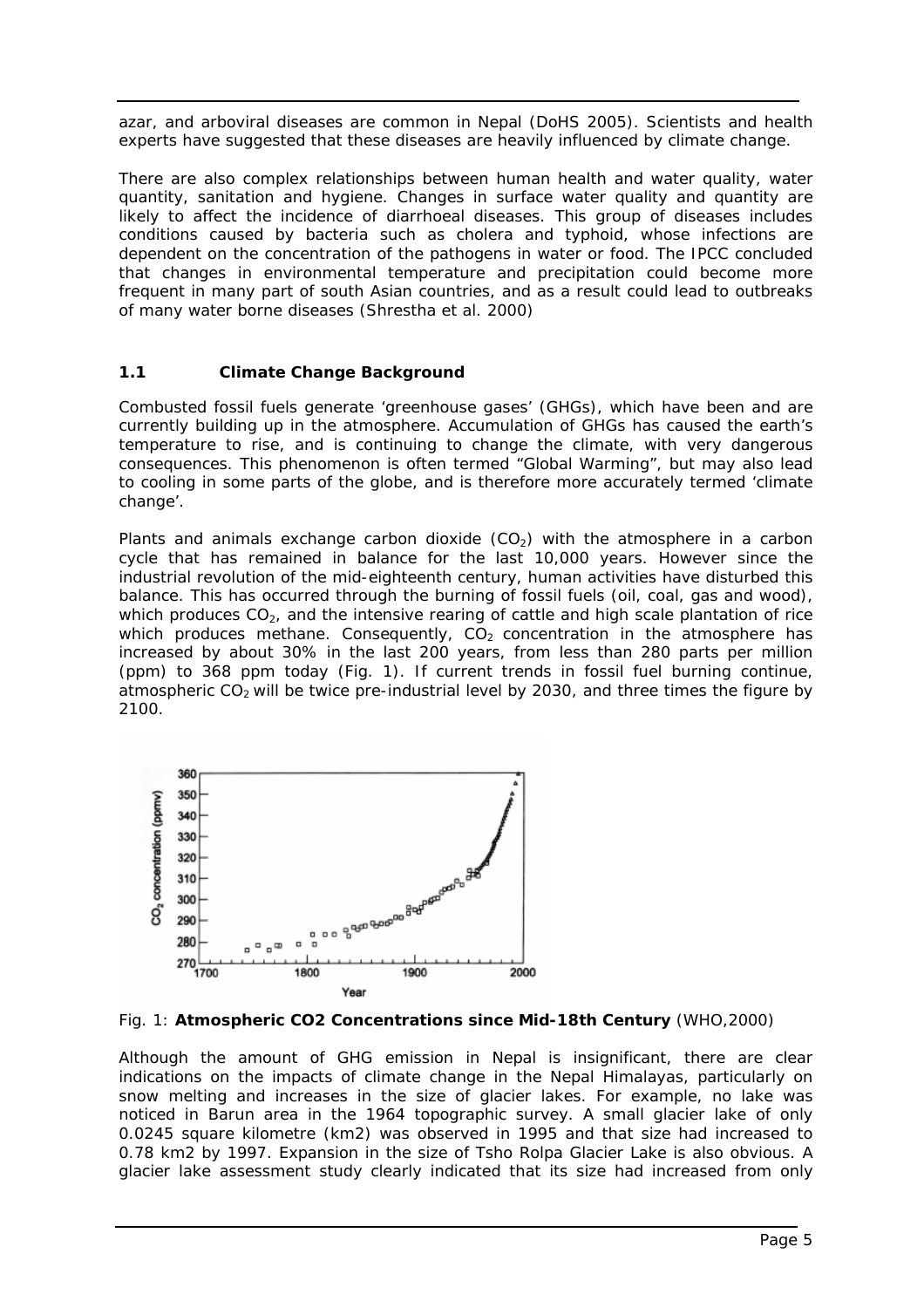<span id="page-6-0"></span>0.23 km2 in 1957-1959 to 1.02 km2 in 1979 and to 1.65 km2 in 1997 (ICIMOD/UNEP 2002).

Temperature, an important element of climate change, has risen globally in the last few decades. The global average temperature has risen by almost 0.7°C over the last century, very likely as a result of human activity. The 1990s were the warmest decade, and the 1900s the warmest century of the last 1000 years (Fig. 2). According to the Intergovernmental Panel on Climate Change (IPCC), global temperature will rise 1- 3.5°C by the year 2100 (IPCC, 1996). Even if greenhouse gas emissions were stabilized today, atmospheric temperature would continue to rise because of the long life time of greenhouse gases.



Fig. 2: **Global Temperature, 1860-1999** 

# **1.2 Climate trends**

Temperature observations in Nepal from 1977-1994 show a general warming trend (Shrestha et al. 1999). The temperature differences are most pronounced during the dry winter season, and least during the height of the monsoon. There is also significantly greater warming at higher elevations in the northern part of the country than at lower elevations in the south. This finding is reinforced by observations by Liu and Chen (2000) on the other side of the Himalayas on the Tibetan Plateau. Significant glacier retreat as well as significant measurable expansion of several glacial lakes has also been documented in recent decades, with an extremely high likelihood that such impacts are linked to rising temperatures.

The US Country Study of Nepal (USCSP, 1997) used records from 22 stations from the years 1971-1990. Again, the temperature differences are most pronounced during the dry winter season, and least during the height of the monsoon. Regarding spatial variation, temperatures increased faster at higher altitudes than at lower altitudes. The study reported, "Jumla with elevation of 2300m shows the highest value of temperature change whereas the station over the southern plain region like Biratnagar, Janakpur with the altitude of around 80 m shows the lowest value of temperature change." This indicates that, in general, greater warming may be expected in the northern mountainous parts of the country.

The annual average precipitation in Nepal is 1,907 mm, with 80% of it falling during the monsoon season from June to September. Studies project that annual precipitation will increase significantly if  $CO<sub>2</sub>$  concentration doubles; it will likely become drier during the dry season, with a significantly wetter monsoon season (as much as three times the current rainfall). It should be noted that the level of certainty for precipitation projections is less than for temperature. The distribution of rainfall throughout the year is a reliable factor in determining the risk of floods. This pattern of precipitation would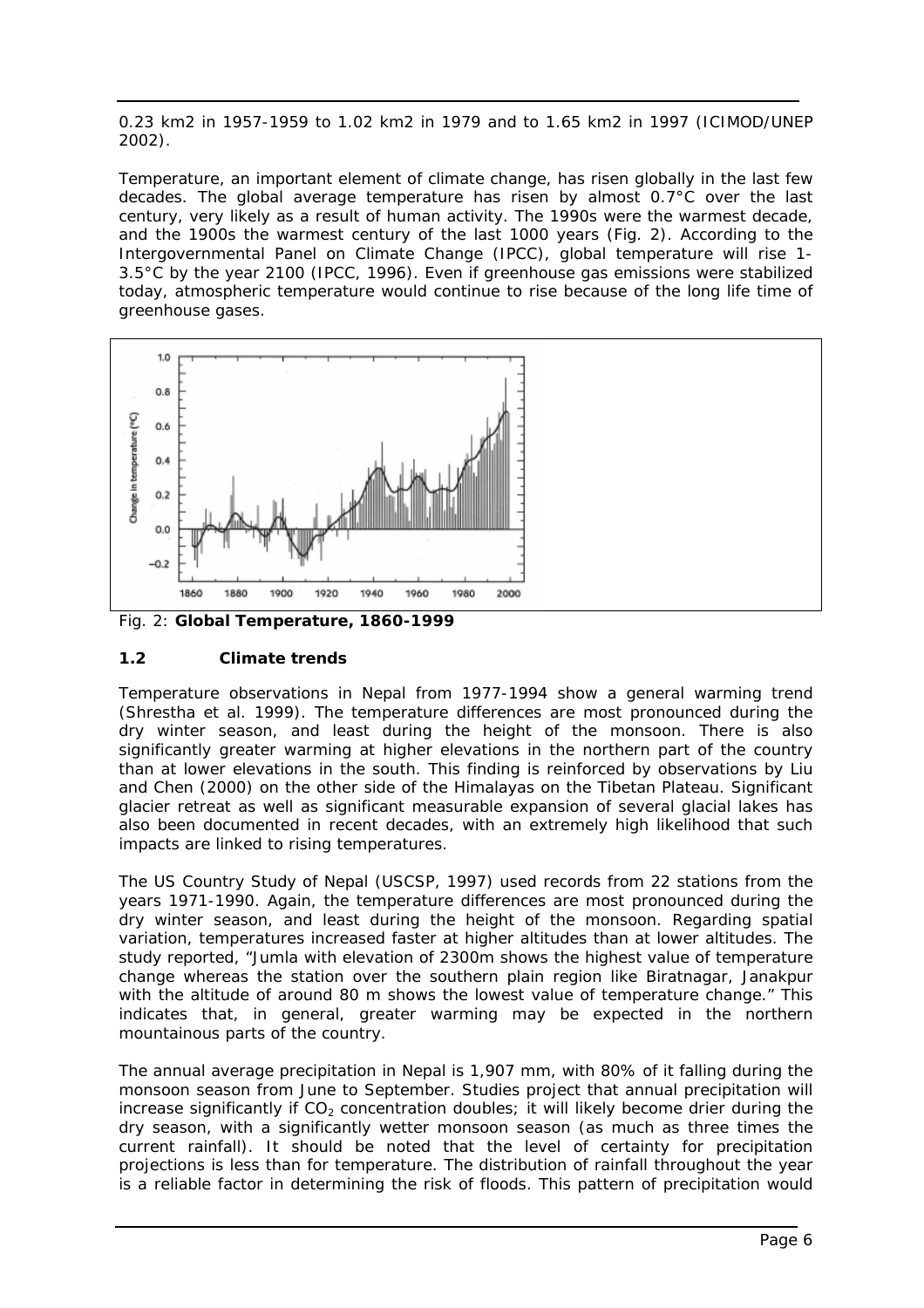likely cause droughts during the winter months and floods during the monsoon. There are no definitive trends in aggregate precipitation, although there is some evidence of more intense precipitation events (Yogacharya and Shrestha. 1997). A somewhat clearer picture emerges in stream flow patterns in certain rivers, where there has been an increase in the number of flood days. Some rivers are also exhibiting a trend towards a reduction in dependable flows in the dry season, which has implications both for water supply and energy generation (Shakya 2003). Glacier retreat also contributes significantly to stream flow variability in the spring and summer, while glacial lake outbursts are becoming more likely with rising temperatures, and are an additional source of flooding risk (Agrawala et al. 2003).

There is a significant and consistent increase in temperatures projected for Nepal for the years 2030, 2050, and 2100 across the various climate models (Table 1). The overall temperature is found to be rising at the rate of 0.41% per decade and temperature increases are somewhat larger for the winter months than the summer months. Climate models also project an overall increase in annual precipitation. However given the high standard deviation, the results for annual precipitation should be interpreted with caution. Even more speculative is the slight increase in winter precipitation, while the signal is somewhat more pronounced for the increase in precipitation during the summer monsoon months (June, July, and August). This is attributed to models estimating that air over land will warm more than air over oceans, leading to an amplification of the summer low-pressure system that is responsible for the monsoon. These results are therefore more broadly consistent. They are also more pronounced than the older Country Study for Nepal, which was based on outputs from four older generation GCMs, only two of which simulated the summer monsoon and its intensification under carbon dioxide doubling (Yogacharya and Shrestha 1997).

| Table 1: GCM estimates of temperature and precipitation changes for Nepal |  |  |  |  |
|---------------------------------------------------------------------------|--|--|--|--|
| (Agrawala et al., 2003)                                                   |  |  |  |  |

| $\frac{1}{2}$ . a a.a. o.c. a $=$ $\frac{1}{2}$ |                      |                              |           |                               |           |           |  |  |
|-------------------------------------------------|----------------------|------------------------------|-----------|-------------------------------|-----------|-----------|--|--|
| Year                                            |                      | Temperature Change (°C) Mean |           | Precipitation change (%) Mean |           |           |  |  |
|                                                 | (standard deviation) |                              |           | (standard deviation)          |           |           |  |  |
|                                                 | Annual               | DJF.                         | JJA       | Annual                        | DJF.      | JJA.      |  |  |
| <b>Baseline</b>                                 |                      |                              |           | 1433 mm                       | 73 mm     | 894 mm    |  |  |
| Average                                         |                      |                              |           |                               |           |           |  |  |
| 2030                                            | 1.2(0.27)            | 1.3(0.40)                    | 1.1(0.20) | 5.0(3.85)                     | 0.8(9.95) | 9.1(7.11) |  |  |
| 2050                                            | 1.7(0.39)            | 1.8(0.58)                    | 1.6(0.29) | 7.3 (5.56)                    | 1.2       | 13.1      |  |  |
|                                                 |                      |                              |           |                               | (14.37)   | (10.28)   |  |  |
| 2100                                            | 3.0(0.67)            | 3.2(1.00)                    | 2.9(0.51) | 2.6(9.67)                     | 2.1       | 122.9     |  |  |
|                                                 |                      |                              |           |                               | (25.02)   | (17.89)   |  |  |

Thus, based on this analysis there is reasonably high confidence that the warming trend already observed in recent decades will continue through the  $21<sup>st</sup>$  century. There is also moderate confidence that the summer monsoon might intensify, thereby increasing the risk of flooding and landslides.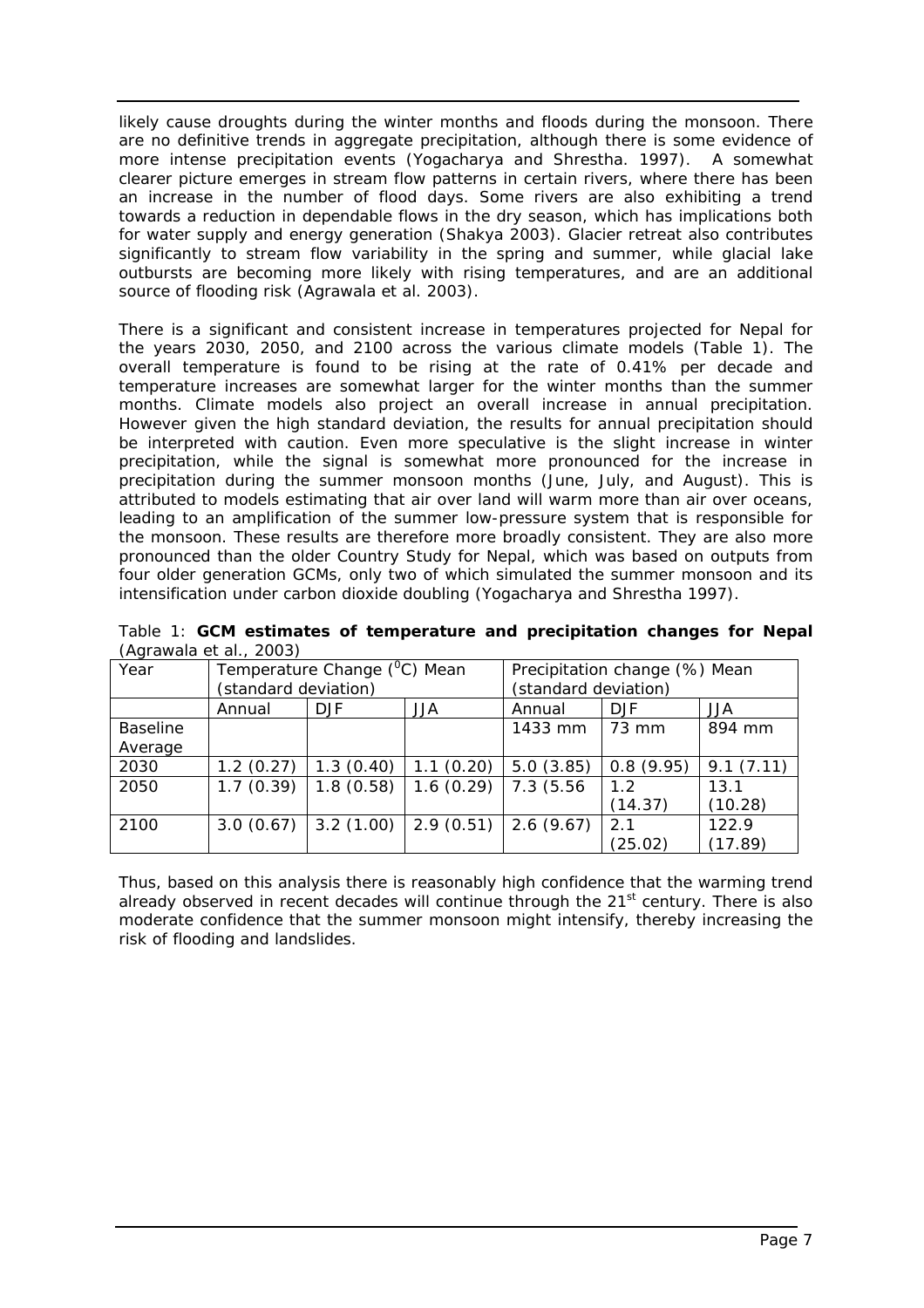# <span id="page-8-0"></span>**2 Climate change and human health**

# **2.1 Impacts on Human Health**

Environmental epidemiology involves the comparison of health differences among groups of people, and exposures to environmental conditions, including climate. Figure 3 describes the major components of the climate change process that are related to change in human health.



Fig 3: **Impacts of Bio-geophysical Systems on Human Health (WHO, 2000)** 

In general, the range of possible impacts of climate change can be categorized into two pathways: direct and indirect. These pathways can be considered in figures 4 and 5 respectively.



Fig. 4**: Direct pathways for the health impacts of Climatic Change**

Fig. 5**: Indirect pathways for the health impacts of Climatic Change (WHO 2000)**

# **2.2 Vulnerability and Adaptation**

Vulnerability is a subjective concept that includes three dimensions: exposure, sensitivity, and adaptive capacity of the affected system (Smit et al. 2001). The sensitivity and adaptive capacity of the affected system in particular depend on a range of socio-economic characteristics of the system. Several measures of social well-being such as income and income inequality, nutritional status, access to lifelines such as insurance and social security, and so on, can affect baseline vulnerability to a range of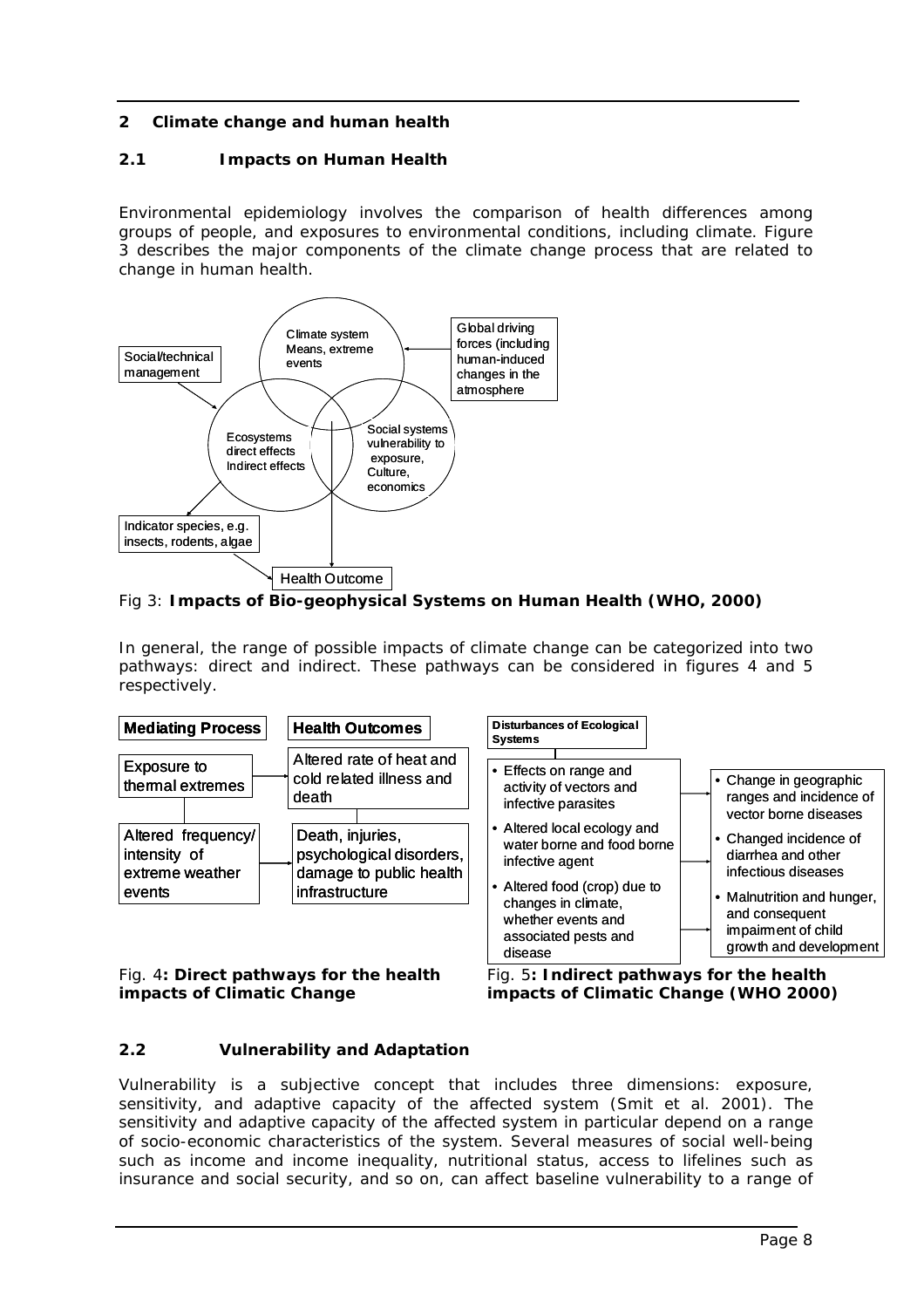<span id="page-9-0"></span>climatic risks. Other factors meanwhile might be risk specific – for example proportion of rainfed (as opposed to irrigated) agriculture might only be relevant for assessing vulnerability to drought. There are no universally accepted, objective means for "measuring" vulnerability (Shardul et al, 2003).

Instead, a score of high, medium, or low for a selection of vulnerability factors can be assigned for each assessed sector. In ranking the risks from climate change, the scoring for four factors was considered, but the most weight was placed on the certainty of impact. Impacts that are most certain, most severe, and most likely to become severe in the first half of the  $21<sup>st</sup>$  century are ranked the highest. The results of this analysis are summarized in Table 2. Among the sector, health is also one of the most critical area which is mostly likely be affected in the years to come.

Table 2: **Priority ranking of climate change impacts for Nepal:** Source (OECD, 2003)

| Resource sector     | Ranked        | Certainty of  | Timing of        | Severity of |
|---------------------|---------------|---------------|------------------|-------------|
|                     | importance of | impact        | impact           | impact      |
|                     | resource      |               |                  | (urgency)   |
| Water               | High          | High          | High             | High        |
| resources and       |               |               |                  |             |
| hydropower          |               |               |                  |             |
| Agriculture         | Medium-low    | Medium-low    | Medium           | High        |
| <b>Human health</b> | Low           | <b>Medium</b> | <b>Uncertain</b> | High        |
| Ecosystems/         | Low           | Uncertain     | Uncertain        | Medium-high |
| biodiversity        |               |               |                  |             |

# **2.3 Impact of extreme weather events**

Extreme climate events are expected to become more frequent as a result of climate change in Nepal. Climate extremes can have devastating effects on human health and societies. In Nepal, historical information reveals that disasters, famines, and disease outbreaks have been triggered by droughts and floods. From 1954 to 2002, floods have affected over a million people in Nepal. As shown in the table below (Table 3), floods killed 5,003 people (24% of deaths from all disasters), left almost 70,000 homeless (45%), and caused damages amounting to US\$990,613 (75%).

|                     | <b>Killed</b> | Injured  | <b>Homeless</b> | <b>Affected</b> | Damage US<br>\$ |
|---------------------|---------------|----------|-----------------|-----------------|-----------------|
| All disasters       | 20,927        | 7,794    | 153,550         | 7,053,754       | 1,316,413       |
| <b>Floods</b>       | 5,003         | 725      | 69,350          | 1,531,125       | 990,613         |
| Drought             | 0             | $\Omega$ | 0               | 4,400,000       | 1,000           |
| <b>Extreme Temp</b> | 60            | 210      |                 | 210             |                 |
| Windstorms          | 97            | 19       |                 | 184             | 3600            |
| Climate             | 5160          | 954      | 69,350          | 5,931,519       | 1,004,213       |
| related             |               |          |                 |                 |                 |
|                     |               |          |                 |                 |                 |

Table 3: **Damages caused by disasters 1954-2002.** 

Floods, and other climate-related disasters such as drought, extreme temperatures, and windstorms, may occur with greater frequency or intensity in the future (ICIMOD 2004). Heavy rains often trigger devastating landslides, which are another huge concern for Nepal. Disasters severely disrupt livelihoods and community development, whether they are flashfloods or slower onset events, such as drought. In fact, droughts can affect a greater number of people, and the slow onset sadly delays assistance until it is very late. By that point, many families may have sold off their productive assets, and they are left in a precarious state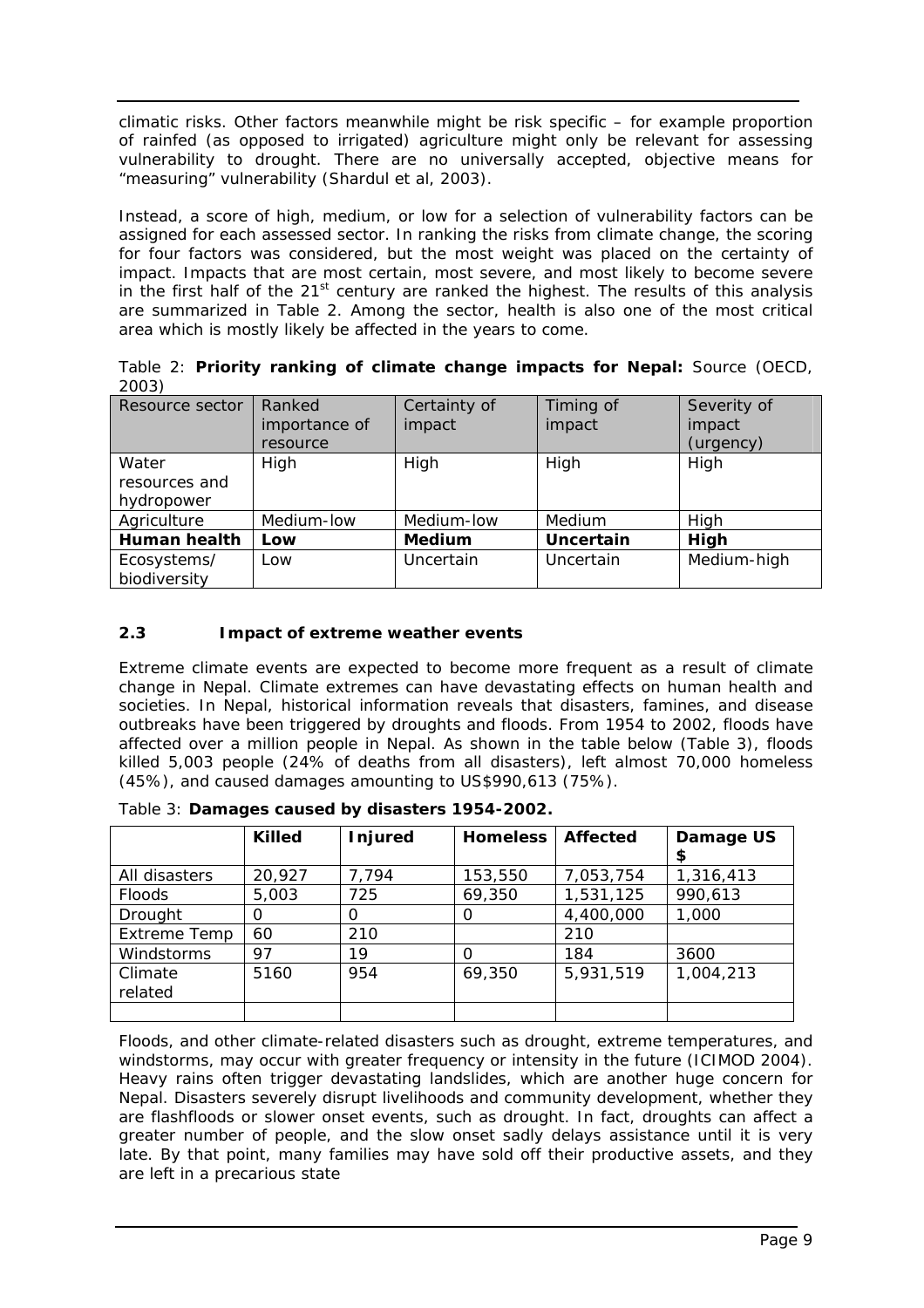# <span id="page-10-0"></span>**2.4 Current burden of climate sensitive diseases**

Climate change will affect health in countries in ways consistent with existing burdens of disease. Because of this, it is important to understand general demographic, health system, and mortality specifics of a country. Table 4 has shown selected indicators of Nepal, which may be relevant to current and future magnitudes of the health impacts of climate change in the country.

| $\frac{1}{2}$<br>Indicator                                     | <b>Metric</b>    |
|----------------------------------------------------------------|------------------|
| Population total                                               | 27 641 000       |
| Population annual growth rate (%)                              | 2                |
| Population living below poverty line (% living on < US\$1 per  | $24.1^{B}$       |
| day)                                                           |                  |
| Population proportion under 15 years (%)                       | 38               |
| Children <5 years of age stunted for age (%)                   | 49.3             |
| Children <5 years of age underweight for age (%)               | 38.8             |
| Environment and public health workers density (per 10 000      | $< 1.0^B$        |
| population)                                                    |                  |
| General government expenditure on health as percentage of      | 8.4 <sup>A</sup> |
| total government expenditure                                   |                  |
| Adult mortality rate (probability of dying between 15 to 60    | 286              |
| years per 1000 population) both sexes                          |                  |
| Under-5 mortality rate (probability of dying by age 5 per 1000 | 59               |
| live births) both sexes                                        |                  |
| Infant mortality rate (per 1 000 live births) both sexes       | 46               |
| Deaths among children under five years of age due to           | $20.5^{\circ}$   |
| diarrhoeal diseases (%)                                        |                  |
| Deaths among children under five years of age due to malaria   | 0.8 <sup>c</sup> |
| (%)                                                            |                  |
| Population with sustainable access to improved drinking water  | 89               |
| sources (%) Total                                              |                  |
| (%) Urban                                                      | 94               |
| (%) Rural                                                      | 88               |
| Population with sustainable access to improved sanitation      | 27               |
| (%) Total                                                      |                  |
| (%) Urban                                                      | 45               |
| (%) Rural                                                      | 24               |

Table 4: **Selected demographic, health system, and mortality indicators for Nepal** (WHOSIS, 2008)

All metrics from 2006 unless superscript: A= 2005, B=2004, C=2000

Diarrhoeal diseases are still a major challenge in Nepal because of inadequate safe water supply, poor sanitation, and unhealthy living conditions. A yearly minimum death of 30,000 children and morbidity of 3.3 episodes per child was estimated due to diarrhoea (DoHS 2005). Typhoid fever is estimated to have caused 21.6 million illnesses and 216,500 deaths globally in 2000 affecting all age groups (WHO 2000).

Humans are the only natural hosts and reservoirs for all types of sanitation related communicable disease. It is spread by faecal-oral transmission. The bacterium can survive for days in groundwater, pond water, and seawater and for months in contaminated eggs and frozen oysters. The infectious dose is between 1000 to 1 million bacilli given orally. The infection is transmitted by ingestion of food and water contaminated with faeces. Established risk factors include contaminated water supply, eating ice cream, flavoured iced drinks, food from street vendors, raw fruits, and vegetables grown in fields fertilized with sewage (Pradhan, 2004). Traditionally, typhoid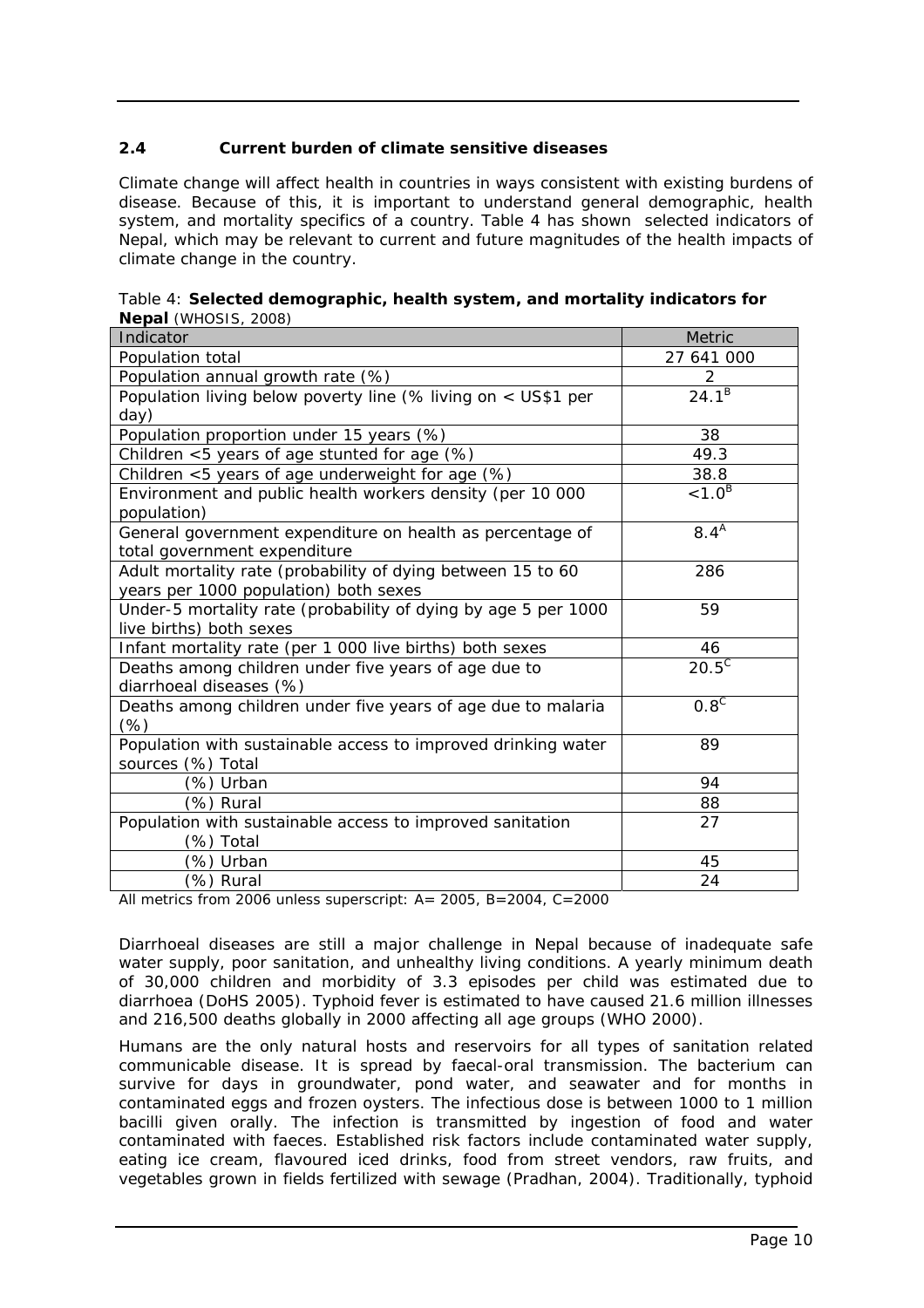is believed to be the disease of monsoon seasons. The case fatality rate for typhoid without treatment and with treatment is 15% and 1% respectively.

The climate related diseases in the context of Nepal are also vector borne (malaria and leishmaniasis) and non vector borne diseases such as typhoid which is investigated in the case study of Patan Hospital. It is also known that the rate of development of the pathogen in the vector or in the environment also depends on the temperature (Fig. 6).



 Figure 6: **Critical Temperatures in Malaria Epidemiology (**°**C) Source: WHO(2000)**

### *Mosquito: Malaria Parasite*

A mosquito has four distinct stages in its life cycle: egg, larva, pupa, and adult. The common groups of mosquitoes are *Aedes, Anopheles, Culex,* and *Culiseta* An average mosquito's life cycle is between 10-14 days. Poor drainage conditions are known to provide favourable environments for mosquito breeding. Figure 7 shows that Malaria disease is endemic in 65 districts of Nepal (DoHS 2005).



Figure 7: **Distribution of Malaria in Nepal (DoHS 2005)**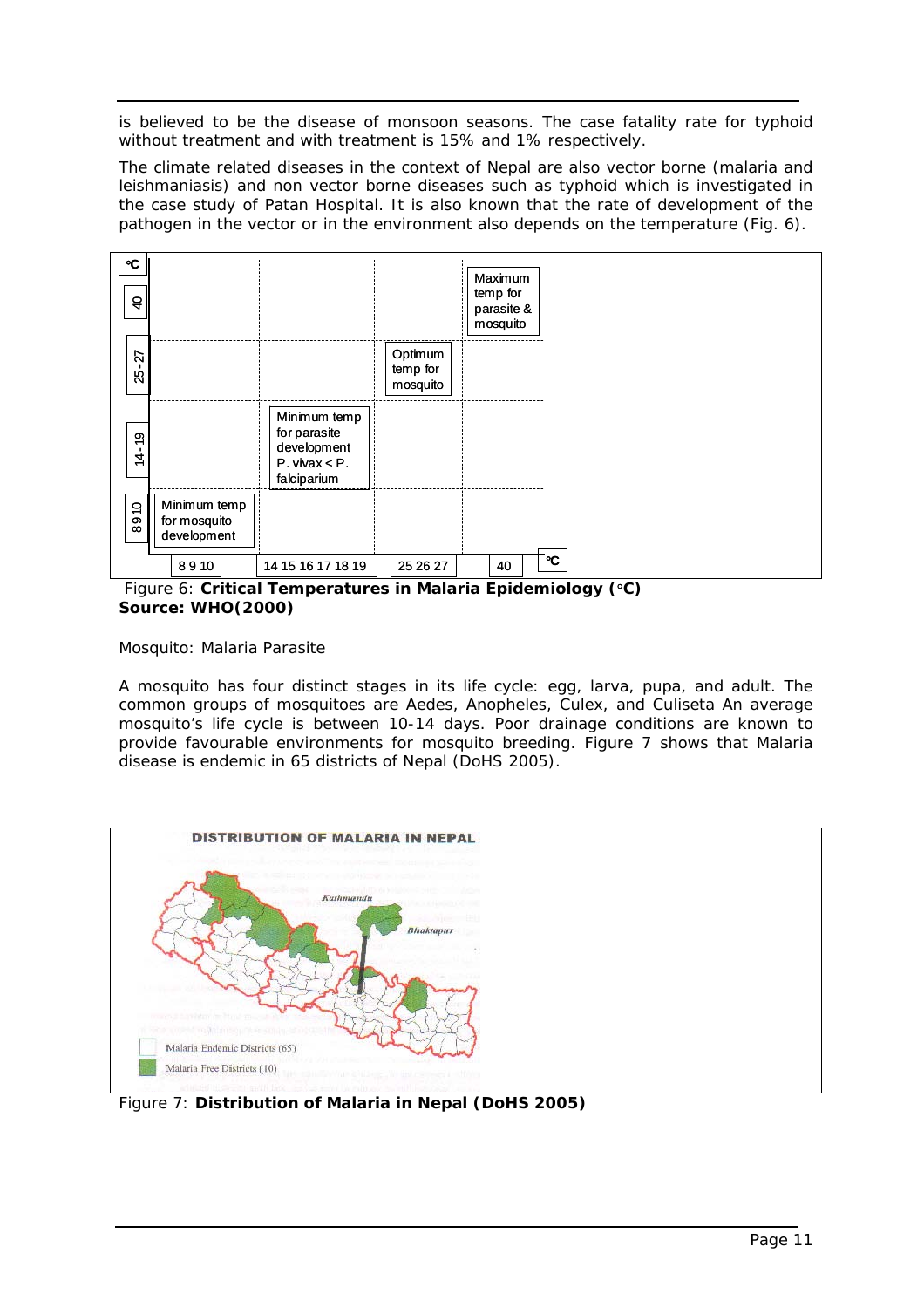The disease decreased abruptly after a 'malaria eradication program' in 1958. In 1978, the name of the program was changed to 'malaria control program'. The most common species of malaria carrying vector occurring in Nepal is *Plasmodium vivax.* Another comparatively more harmful species that is present is *P. falciparum*. The increasing instances of this parasite have been observed, and may be due to the climate change (Fig.8). These observations are supported by the study done in Pakistan (Fig. 9). The common vector (definitive host) for the disease is *Anopheles minimus*.



### Fig. 8: **Malaria Parasite incidence over time**



# *Housefly*

Houseflies have also been identified for their association to human diseases:

- Housefly (*Musca domestica*), Lesser housefly (*Fannia canicularis*), and Stable fly (*Stomoxys calcitrans*) are the most common flies occurring in homes
- Houseflies go through 4 stages of development: egg, larva, pupa and adult
- The entire life cycle can be completed in 7-10 days under ideal conditions; Adult females can lay as many as 2,700 eggs in 30 days but more commonly lay 350- 900 in 5 or 6 different batches; adult flies live from 30-60 days during warmer months.
- Generally, the warmer the temperature the faster the flies will develop. In the winter, most of them survive in the larval or pupa stage in some protected warm location.
- They are capable of carrying over 100 pathogens, such as typhoid, cholera, salmonella, bacillary dysentery, tuberculosis, anthrax ophthalmia, and parasitic worms. Some strains have become immune to common insecticides.
- The vector carries bacteria on the outside of its body, and also regurgitates saliva and deposits wastes on human food.

# *Kala-Azar -Visceral Leishmaniasis*

Kala-Azar is an endemic disease in 12 districts of Nepal. The incidence of Kala-Azar is actually decreasing, and may be due to the use of regular pesticide spray of Cypermethrin with  $0.025$ g/m<sup>2</sup> (Table 5). However, the long term consequences of the pesticide are not known. Also interestingly, there has not been much change in case fatality rate.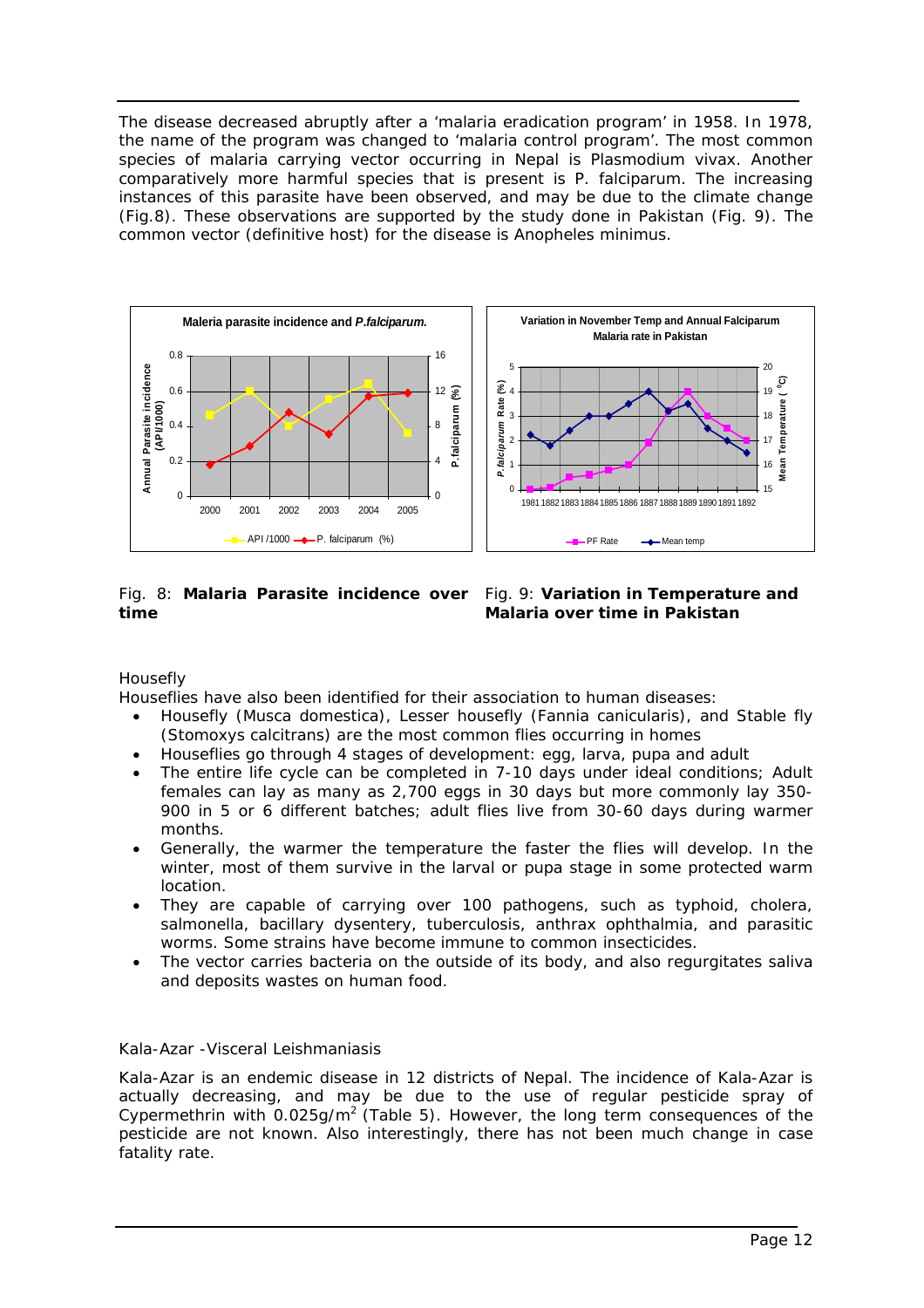| Table 5: Trend of Kala-azar     |                   |         |
|---------------------------------|-------------------|---------|
| Year                            | Incidence/100,000 | CFR/100 |
| 2002                            | 19.9              | 1.4     |
| 2003                            | 24.6              | 0.8     |
| 2004                            | 11.1              | ף ר     |
| $\sim$ $\sim$ $\sim$ $(0.0007)$ |                   |         |

Source: DoHS (2005)

Yet overall, the common trends of the vector borne diseases in Nepal has been a decreasing one (Figure 10).



# Fig. 10: **Trend of the vector borne diseases in Nepal (DoHS 2005)**

The diseases of people in Nepal can also be indicated in terms of access to drinking water sources and sanitation conditions. Table 6 describes Nepalese households' accessibility pattern to available drinking water sources. Still slightly below 30 percent of households do not have access to a 'safe' piped water source. Such households must depend on other water sources, which are relatively less safe because of lack of protection from contamination during the rainy season (ADB/ICIMOD, 2006).

| Ecological | Total             |          | Percent of Total Households |           |                    |     |        |  |
|------------|-------------------|----------|-----------------------------|-----------|--------------------|-----|--------|--|
| Region     | <b>Households</b> | Tap/Pipe | Well                        | Tube Well | Stone spout Stream |     | Others |  |
| Mountain   | 285,217           | 72.2     | 6.2                         | 0.0       | 17 1               | 3.4 | 1.0    |  |
| Hill       | 1,950,345         | 72.2     | 12.0                        | 2.4       | 10.1               | 2.0 | 1.2    |  |
| Terai      | 1,938,895         | 30.8     | 6.5                         | 58.6      | 1.1                | 0.6 | 2.5    |  |

Table 6: **Households' Accessibility Patterns to Drinking Water Sources**

The sanitation conditions can also be explained in terms of households' access to toilets and sewerage. Table 8 shows that about 54 percent households do not have access to toilets, leaving them to defecate in open fields, on river banks, around ponds and lakes or in the jungle. Such locations eventually mix with other water sources such as rivers, ponds, and lakes. Again, this becomes a particularly serious problem during the rainy season. These environmental realities alongside the existing practices of waste water used by farmers in vegetable gardening, leads to many water borne diseases such as typhoid, diarrhoea, dysentery, and hepatitis.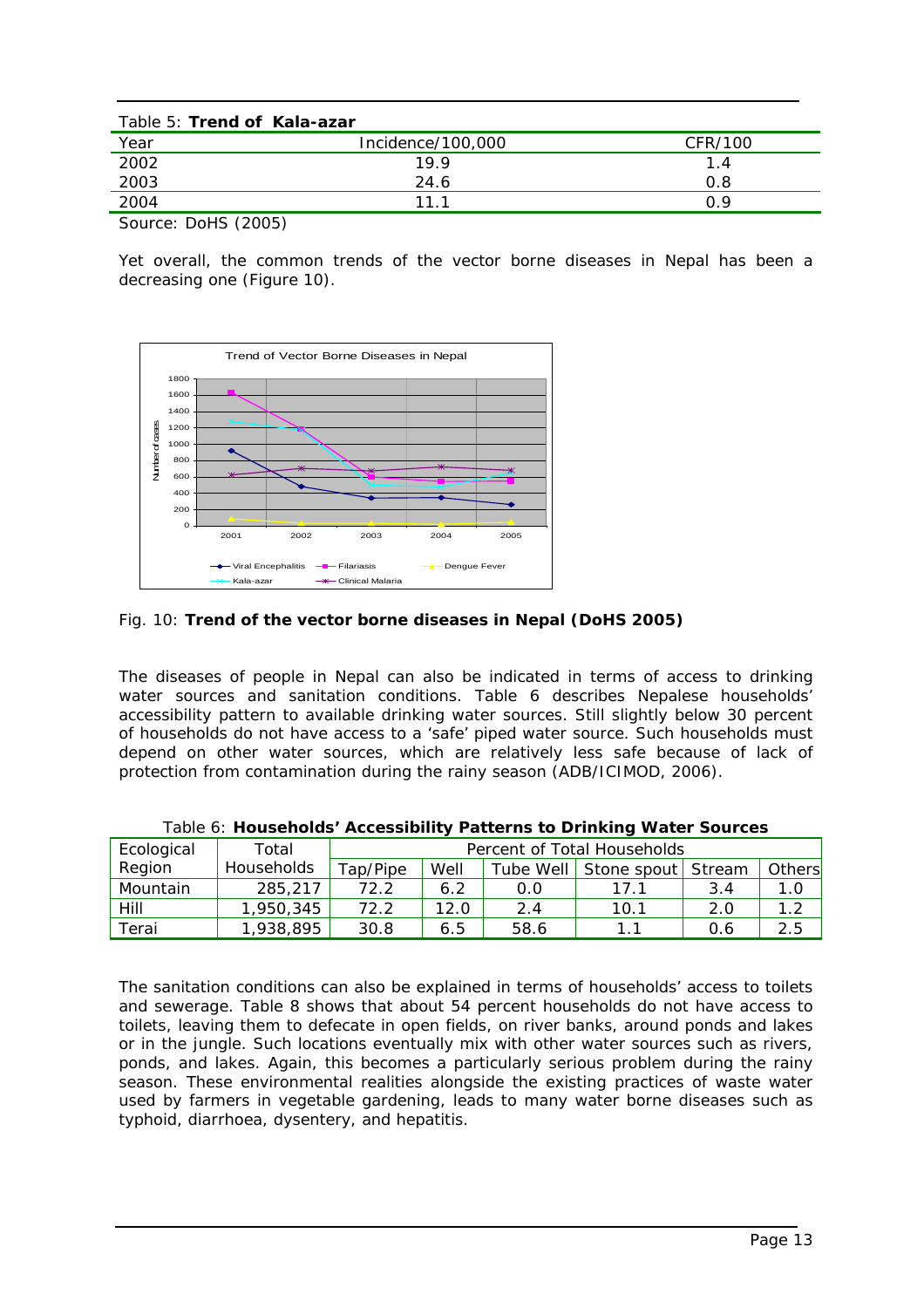| <b>Ecological Region</b> | % toilet coverage | % sewerage coverage |
|--------------------------|-------------------|---------------------|
| Mountain                 | 40.4              | 1.0                 |
| Hill                     | 55.8              | 18.7                |
| Terai                    | 37.3              | 7.4                 |
| Nepal                    | 46.1              | 12.1                |

### <span id="page-14-0"></span>Table 7: **Households' access to Toilets and Sanitation**

Source: NLSS (2004)

# **2.5 Health Related Issues in Context of Nepal**

One of the indirect consequences of global warming in mountain regions is increasing risk of infectious diseases. Scientists have reported that the mosquitoes that carry malaria, dengue, and yellow fever are spreading to higher altitudes as temperatures warm. Unfortunately, mountain people are among the world's poorest citizens. With few resources to ward off infectious diseases, they are likely to be among global warning's greatest victims if human activities that contribute to climate change are not soon reversed (Hall et al. 2002).

Human health is arguably the most complex of the major types of global change impacts on societies. WWF has published evidence that correlates climate change with health. In one example, it has been quoted that an increase in malaria is attributable to climate change. Water is the breeding ground for mosquitoes and warmer temperature mean these disease carrying pests will breed in previously cool areas. Outbreaks of Kalaazar and Japanese encephalitis are also linked to climate change in Nepal's subtropical and hot regions. Similarly, flooding and water contamination can lead to heightened risk of water-borne diseases. Contagious outbreaks are more pronounced after flooding disrupts sewage systems.

Because of the existing poor state of health services in Nepal, public health is indeed at higher risks than before from the unfavourable effects of climate change. Malaria and Japanese encephalitis are the two most common vector-borne diseases in the country, both of which are transmitted by the mosquito vector. These vector-borne diseases may increase their impact through expansion to new regions. One area that would be at risk of an increase in disease is the lower flat pain of Nepal, the Terai region, which is warmer than the mountainous regions. The current lack of primary healthcare for large portions of the population also contributes to their vulnerability (Raut, 2004).

# **2.6 Climates and Diseases**

Table 8 indicates that different health outcomes can be uniquely assessed in terms of climate change. In this context, relative impacts are compared and therefore do not take into account existing burdens of disease. With this in mind, vector borne and non vector borne diseases can still be considered very important in Nepal though they have individually shown only medium to small relative effects to climate change.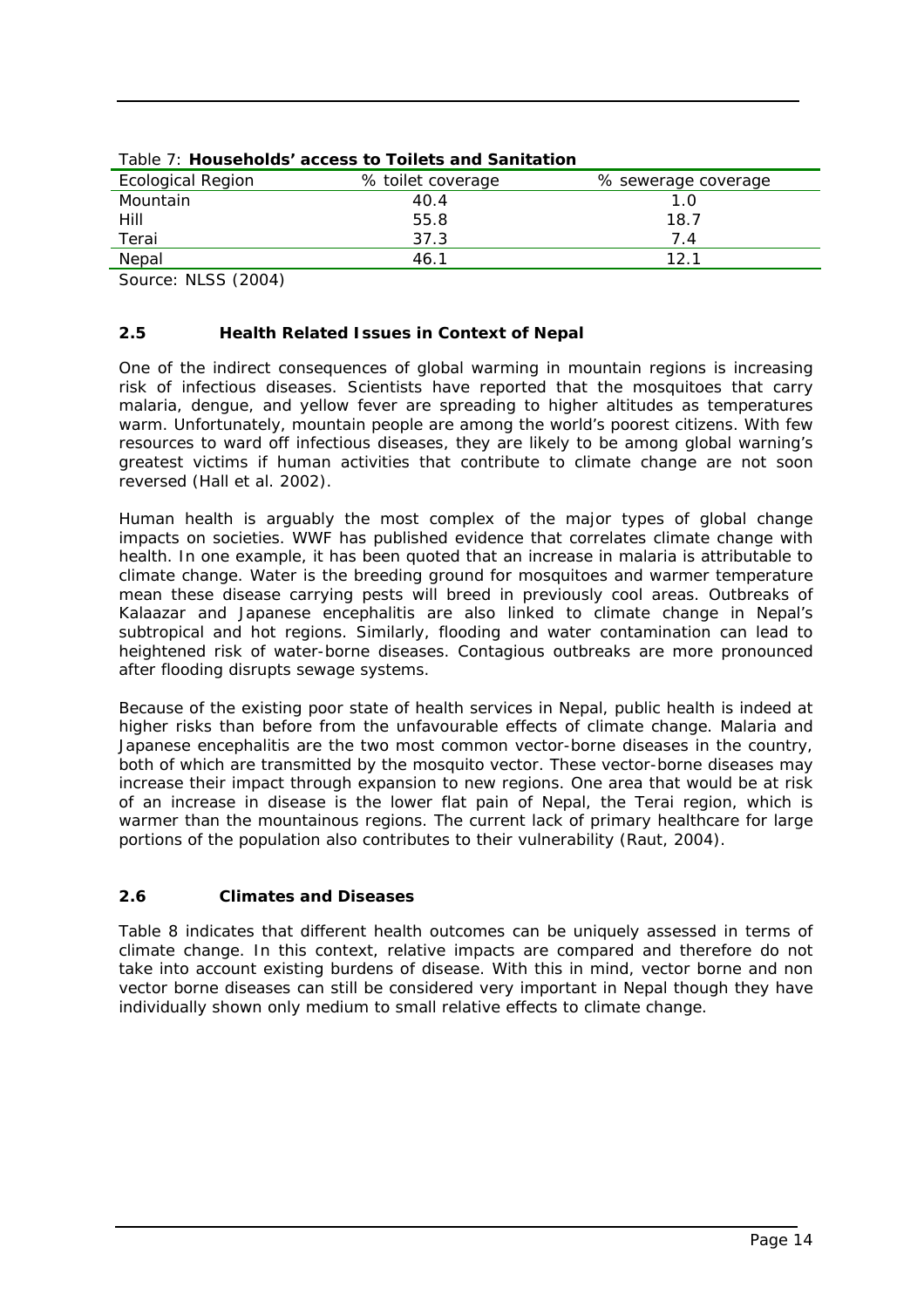| Table 8: Likely Relative Impacts on Health of the Climate Change Components |                           |                   |                             |                         |  |  |  |
|-----------------------------------------------------------------------------|---------------------------|-------------------|-----------------------------|-------------------------|--|--|--|
|                                                                             | Aspects of climate change |                   |                             |                         |  |  |  |
| Health outcome                                                              | Change in<br>mean temp    | Extreme<br>events | Climate change<br>variation | Day night<br>difference |  |  |  |
| Heat-related deaths and illness                                             |                           | $+ + +$           |                             |                         |  |  |  |
| Physical and psychological trauma                                           |                           | $+ + + +$         |                             |                         |  |  |  |
| Vector borne infectious diseases                                            | $+ + +$                   | $+ +$             | $\pm$                       |                         |  |  |  |
| Non vector borne infectious diseases                                        | $+$                       | $+$               | $+ +$                       |                         |  |  |  |
| Food availability and hunger                                                | $+ +$                     | $+$               | $\pm$                       |                         |  |  |  |
| Consequences of sea level rise                                              | $+ +$                     | $+ +$             |                             |                         |  |  |  |
| Respiratory effects - air pollutant                                         | $^{+}$                    | $+ +$             |                             | +                       |  |  |  |

### Table 8: **Likely Relative Impacts on Health of the Climate Change Components**

Note: Number of + indicates the magnitude of effects; empty cells indicate no known relationship Source: WHO/WMO (1996): pp 13.

### *a. Malaria*

The general trend of Malaria positive cases was found to increase in Nepal between the period 1963-1985, and then decreased due to the use of mitigation measures (Figure  $11.$ ).



Population displacement  $+$  +

Figure 11: **Trend of Malaria positive cases in Nepal during 1963 to 1999** 

Central Nepal recorded the highest number of malaria positive cases, whereas Mid-Western Nepal had the least reported cases. Malaria positive cases are normally found at maximum during wet summers. Malaria positive cases become measurable when the average annual temperature is between 14 and 27º C, with the highest number of cases at 24-25º C in the tropical zone (Figure 12). Malaria cases are also found in the subtropical (18-24°C) and warm temperate (14-18°C) regions of Nepal.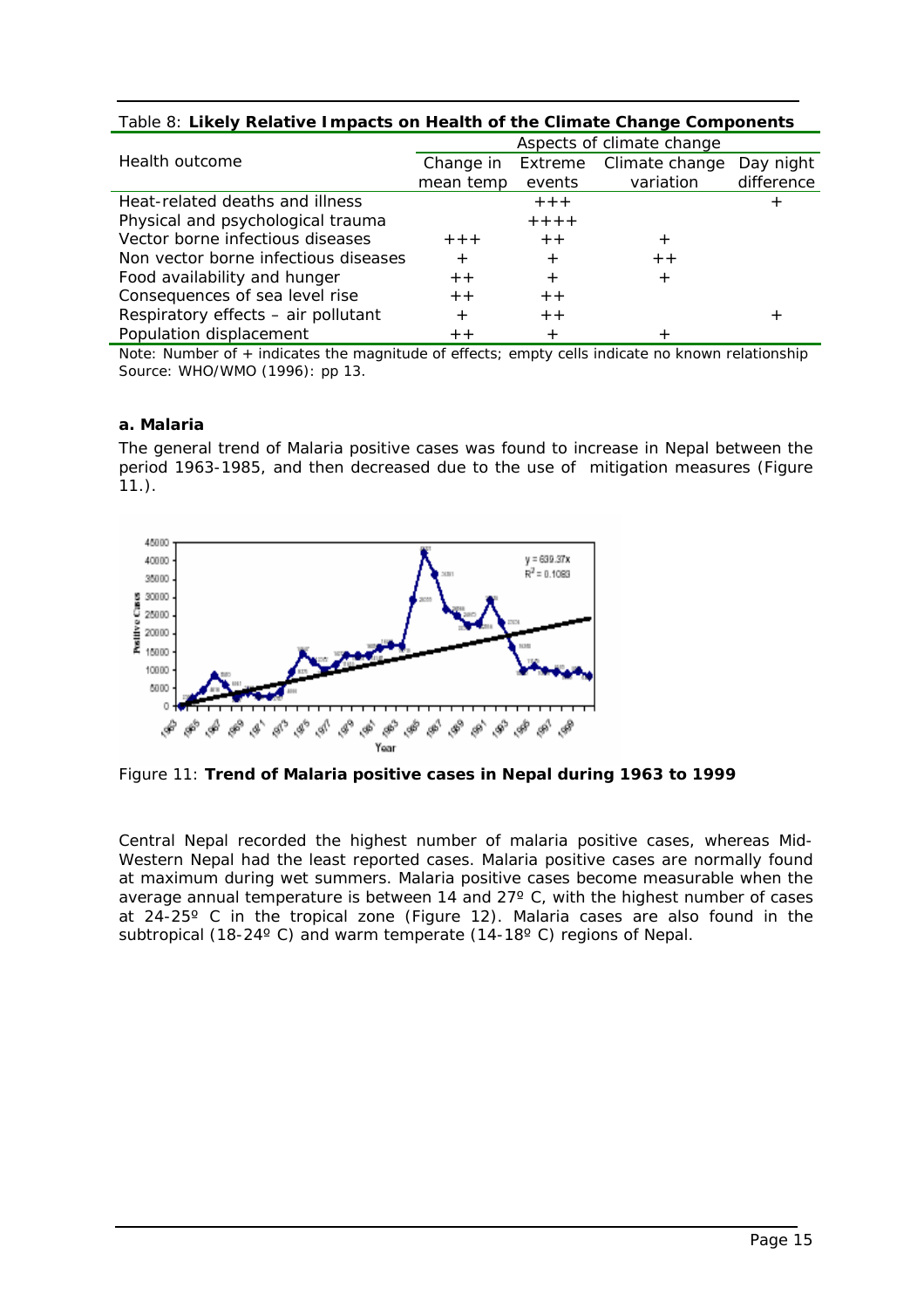

Figure 12: Trend of **Malaria positive cases with respect to temperature**

It is very likely that a rise in temperature due to climate change will increase malaria cases, with the subtropical and warm temperate regions of Nepal being particularly more conducive to the diseases. Temperatures between 22-32ºC are very favourable for malaria parasites to develop and complete their transmission cycle, while temperatures above 32-34ºC could reduce their survival rates substantially. Thus the range of temperatures in Nepal is suitable for the malaria parasites to exist & develop.

# *b. Kala-azar*

Kala-azar (*Visceral leishmaniasis*) cases have also shown increasing trends in the last two decades (Figure 13), and this trend is becoming more pronounced in the recent years.



Figure 13: **Trend of Kala-azar cases in Nepal (DoHS 2001)** 

Kala-azar has reached epidemic form in eastern and central regions of Nepal, especially in the Terai districts. Most vulnerable are the poor people and rural cattle keepers. This disease occurs mainly in the summer season when the vector is very active and gets optimum environment for breeding. Previously, Kala-azar was found only in the eastern and central Terai regions of the kingdom. But in 1998, cases were recorded in other non-indigenous districts as well.

# *c. Japanese Encephalitis*

Changing climate may be one of the factors for this disease's emergence in new areas. Similar to other vector-borne diseases, Japanese Encephalitis occurs mainly at the average annual temperature range of 23-26ºC. Increases in temperature will therefore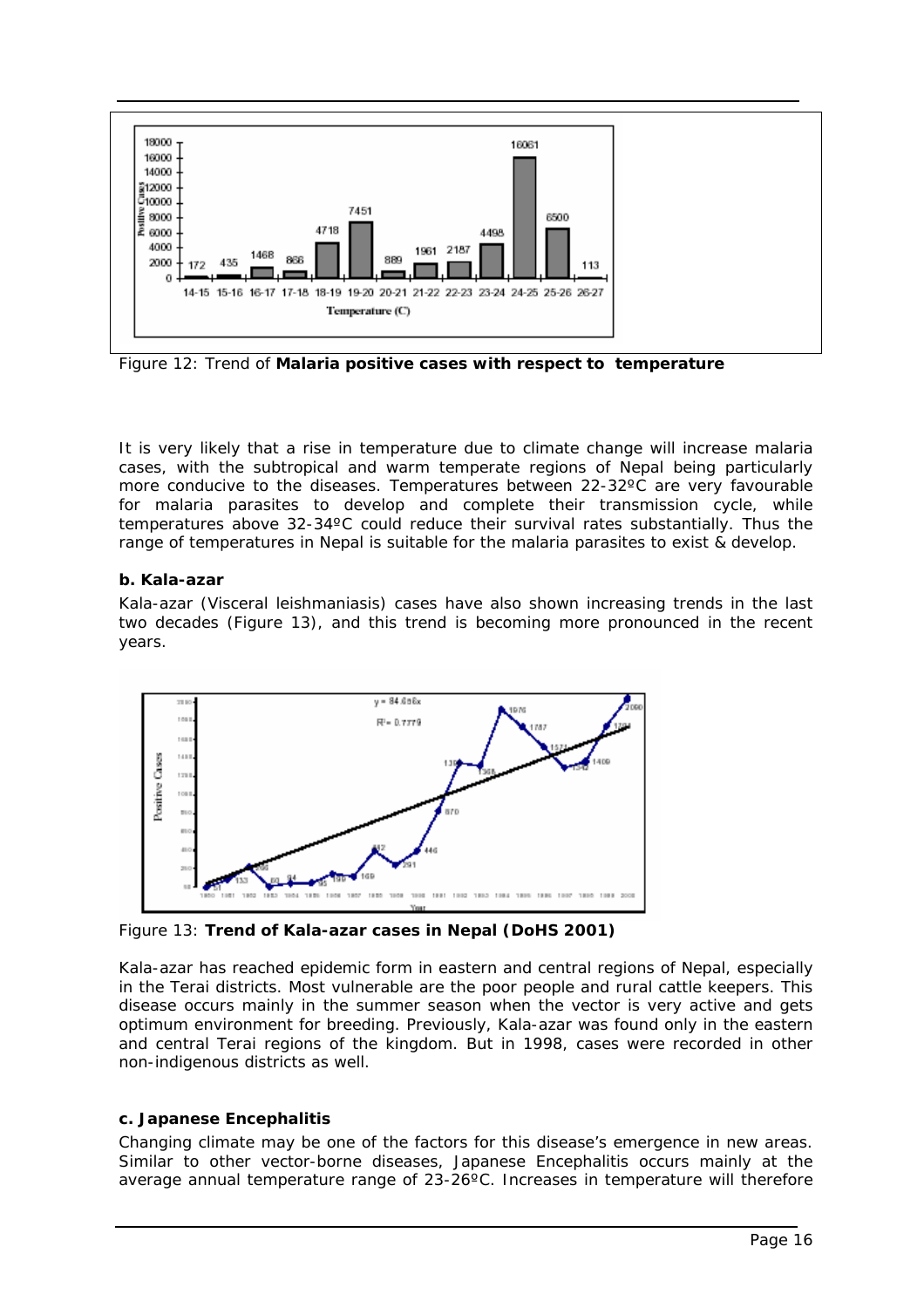make subtropical regions more vulnerable to this disease. Vulnerability is becoming serious in Nepal as the number of patients with this disease is increasing every year. This is most probably due to the rising trend of temperatures (Figure 14 below).



Figure 14: **Trend of Japanese encephalitis cases (DoHS 2001)** 

# *d. Water-borne diseases*

There are complex relationships between human health and water quality, water quantity, sanitation and hygiene. It has been noticed that associations between climate and water-borne diseases are based on the indirect evidence of seasonal variations. However, there are studies that provide evidence that water-borne diseases are linked to climatic factors such as temperature and precipitation. Heavy rainfall events transport terrestrial microbiological agents into drinking-water sources, resulting in possible outbreaks of cryptosporidiosis, giardiasis, amoebiasis, typhoid, and other infections. The IPCC (1996) mentioned that water-borne disease such as cholera, and various diarrhoeal diseases such as giardiasis, salmonellosis and cryptosporidiosis, occured commonly with contamination of drinking water in many south Asian countries. These diseases could become more frequent in many parts of south Asia in a warmer climate.

# **E. Typhoid**

Typhoid fever is a systemic infection with the bacterium *Salmonella typhi.* It was an important cause of morbidity and mortality in the overcrowded and unsanitary urban conditions of 19<sup>th</sup> century in the world. Yet the provision of clean water supply and good sewage systems led to a dramatic decrease in the incidence of typhoid in these countries. Today the vast burden of disease is encountered in the developing world where sanitary conditions remain poor. Incidence rates of 198 per 10<sup>5</sup> persons per year in Vietnam have recently been reported and it is estimated that the incidence in Kathmandu is considerably higher (DoHS, 2001).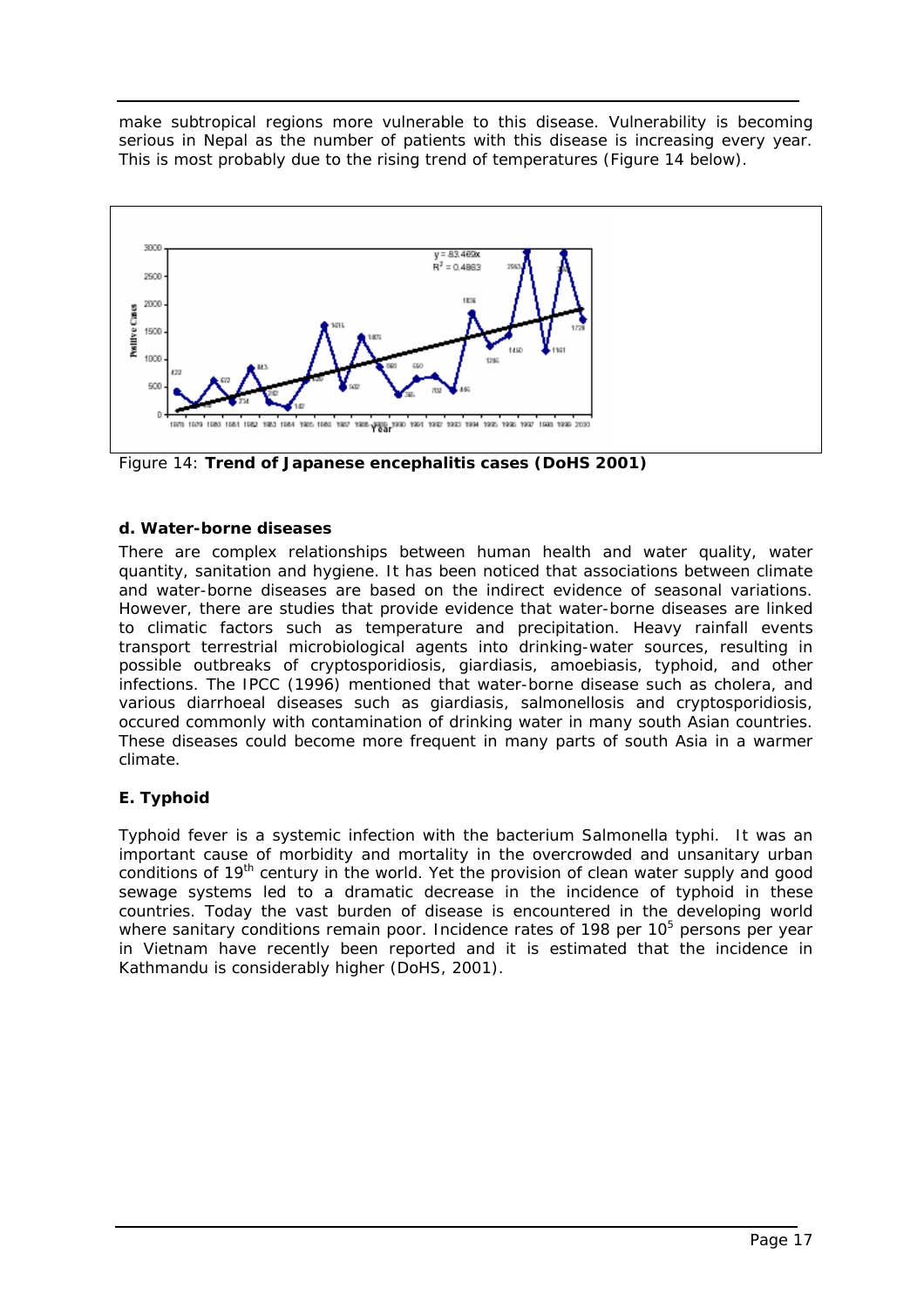

Figure 15: **Typhoid cases in relation to months and year** 

Typhoid fever is estimated to have caused 21.6 million illnesses and 216 500 deaths globally in 2000, affecting all age groups. As mentioned, humans are the only natural hosts and reservoirs, and the disease is spread by faecal-oral transmission. Typhoid fever is traditionally considered to occur during summer and monsoon seasons. However, typhoid fever has started occurring in winter more significantly in recent years. This fact is illustrated in Figure 15 (Sinha 1999).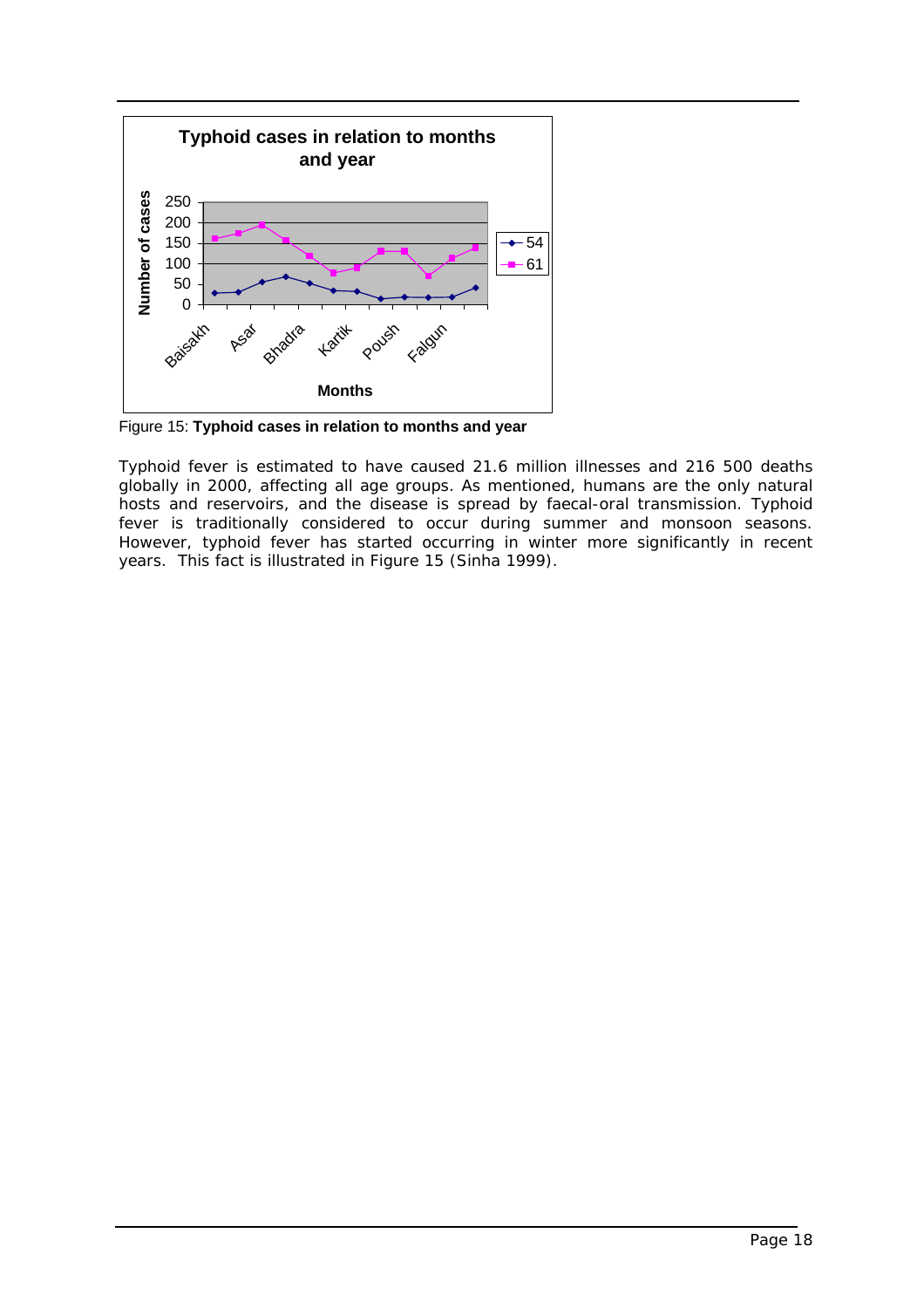# <span id="page-19-0"></span>**SECTION II**

# **3 Case study: Climate and typhoid in Kathmandu**

There are preliminary reports of a re-emergence of vector borne diseases like malaria, visceral leishmaniasis, and encephalitis in areas where they had previously been eradicated. Scientists are concerned that not only antimicrobial resistance but also global warming and climate changes must have contributed to his phenomena. With this view in mind, this case study attempts to explore if recent trends of climatic changes and rising temperature of the Kathmandu valley have any association with increasing number of culture positive typhoid cases in an urban hospital of the valley.

# **3.1 Objectives of case study**

The main objective of this study is to carry out research and analysis on adaptation to climate change for vulnerable communities, with emphasis on health and livelihoods in a selected vulnerable community. Specifically, the study aims to:

- $\cdot \cdot$  Describe and quantify the association between climate factors (temperature, rainfall) and reported cases of typhoid in Nepal
- \* Describe the impact of an extreme weather event in terms of the burden of climatesensitive diseases
- $\div$  Detect changes in typhoid morbidity due to (any) observed climate warming due to anthropogenic climate change

# **3.2 Study process**

*a. Desk review*

Secondary literature was the principle source of review. Journal articles, published books and papers (seminar/workshop proceedings), institutional reports, papers, articles, books, and other publication materials were reviewed.

### *b. Consultation with key stakeholders*

Various stakeholders working in climate change, including government agencies, were consulted through a series of meeting. Government officials including the IPCC national focal point were consulted to inform them about the study.

#### *c. E-mail and internet based search*

The review used e-mail and Internet as sources of information. Due to time and availability of some key expert persons, e-mail was observed to be the best option.

### *d. Stakeholder Workshop*

A one day stakeholder workshop was organized to share the findings of the case study as well as get feedback and suggestions from participants. This workshop was also used as a venue to become aware of the activities carried out by various partner institutions on climate change, and adaptation in particular.

### **3.3 Data and methods**

### *Typhoid data*

Kathmandu (population  $> 1.5$  million), the largest city in Nepal, is situated at an altitude of 1,300 meters. The climate varies from cool, dry winters (December to February), to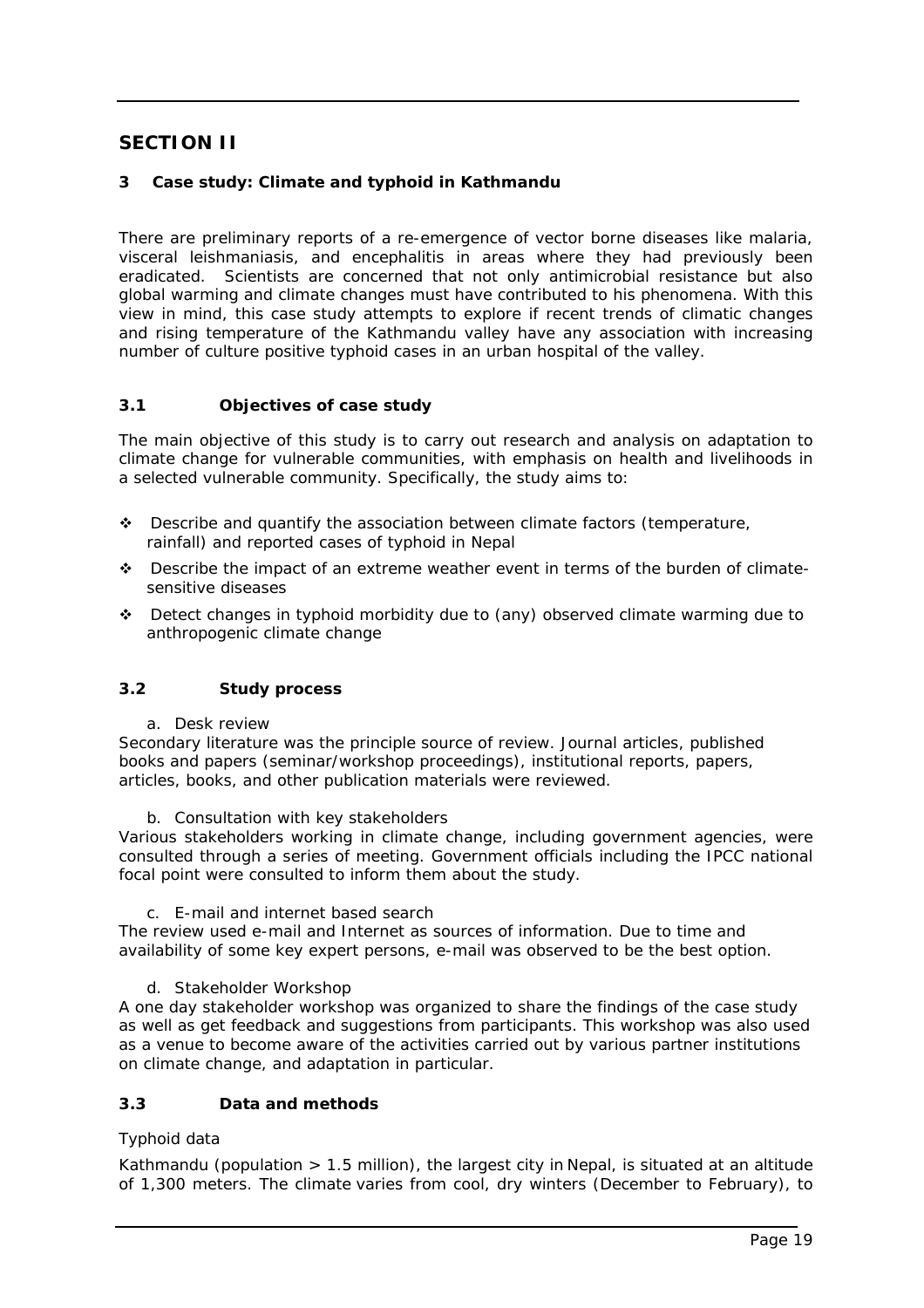<span id="page-20-0"></span>the hot monsoon season (June to September). Traditionally, the monsoon season is characterized by a heavy burden of enteric infections, while respiratory tract infections are more predominant in winter. Patan Hospital is one of three large general hospitals within the Kathmandu metropolitan area. It has 251 beds and provides inpatient and outpatient medical, surgical, pediatric, obstetrics, and gynecology services, and serves as a primary care facility. Each year Patan Hospital has approximately 250,000 outpatient visits, 30,000 Emergency Department visits, and 15,000 admissions. Bed occupancy for medical wards runs at almost 100%, and approximately 90% of the patients are residents in the immediate Kathmandu Valley area (Bagmati Zone).

We obtained data on cases of laboratory confirmed episodes of Typhoid fever from 1997 to 2005. This includes both inpatient and outpatient data. The data were retrieved from a microbiology laboratory where all the blood cultures from both in-patients and outpatients are collected and cultured.

### *Weather data*

We obtained meteorological data for Kathmandu Valley from the Department of Meteorology and hydrology, Nepal Government, Barbarmahal Kathmandu, Nepal. The data originate from Khumaltaar meteorological station.

### **3.4 Findings**

### *Typhoid Epidemiology*

Typhoid fever is a systemic bacterial infection caused by *Salmonella typhi*. Typhoid is usually acquired through ingestion of water or food contaminated by the urine or faeces of infected carriers, and as such it is a common illness in areas where sanitation is poor. Today, outbreaks of typhoid fever occur most often in developing countries, in refugee camps, and in underserved areas with a high population density. In some areas the annual incidence is as high as 198 cases per 100,000 people. Contrary to a previously held view, the disease causes considerable morbidity in children. Worldwide, at least 17 million new cases and up to 600,000 deaths are reported annually. The case-fatality rate of typhoid fever is 10%, but it can be reduced to 1% with appropriate antibiotic treatment (WHO 1996).

Infections with other *Salmonella* bacteria also occur. Paratyphoid fever is also a systemic disease, caused by *Salmonella paratyphi*. Its presenting symptoms are similar to those of typhoid fever, but they are milder and the case-fatality rate is much lower. The other pattern of *Salmonella* infection is primarily enteric (food poisoning) and can occur with exposure to one of hundreds of different *Salmonella* species.

### *Clinical management*

Although in most cases a transient and mild episode of diarrhoea develops shortly after ingesting *S.* typhi bacteria, most cases are asymptomatic during an incubation period of 7 – 14 days. The disease manifests often a week or so after ingestion and begins with an intermittent fever that becomes high and sustained, with severe headache, poorly localized abdominal discomfort, malaise and anorexia. There may also be a nonproductive cough. Although the focus of the infection is the intestine, constipation is more common than diarrhoea in adults. The reverse is true in AIDS patients and children.

Typhoid fever is diagnosed by means of bacterial culture. A blood culture is usually conducted and is most sensitive in the first week of illness. Bone marrow culture is more sensitive for detection than blood culture, regardless of the duration of illness or treatment with antibiotics, but it is technically more difficult to perform. Faecal cultures yield positive results in only one-third of cases. Serologic testing for *Salmonella*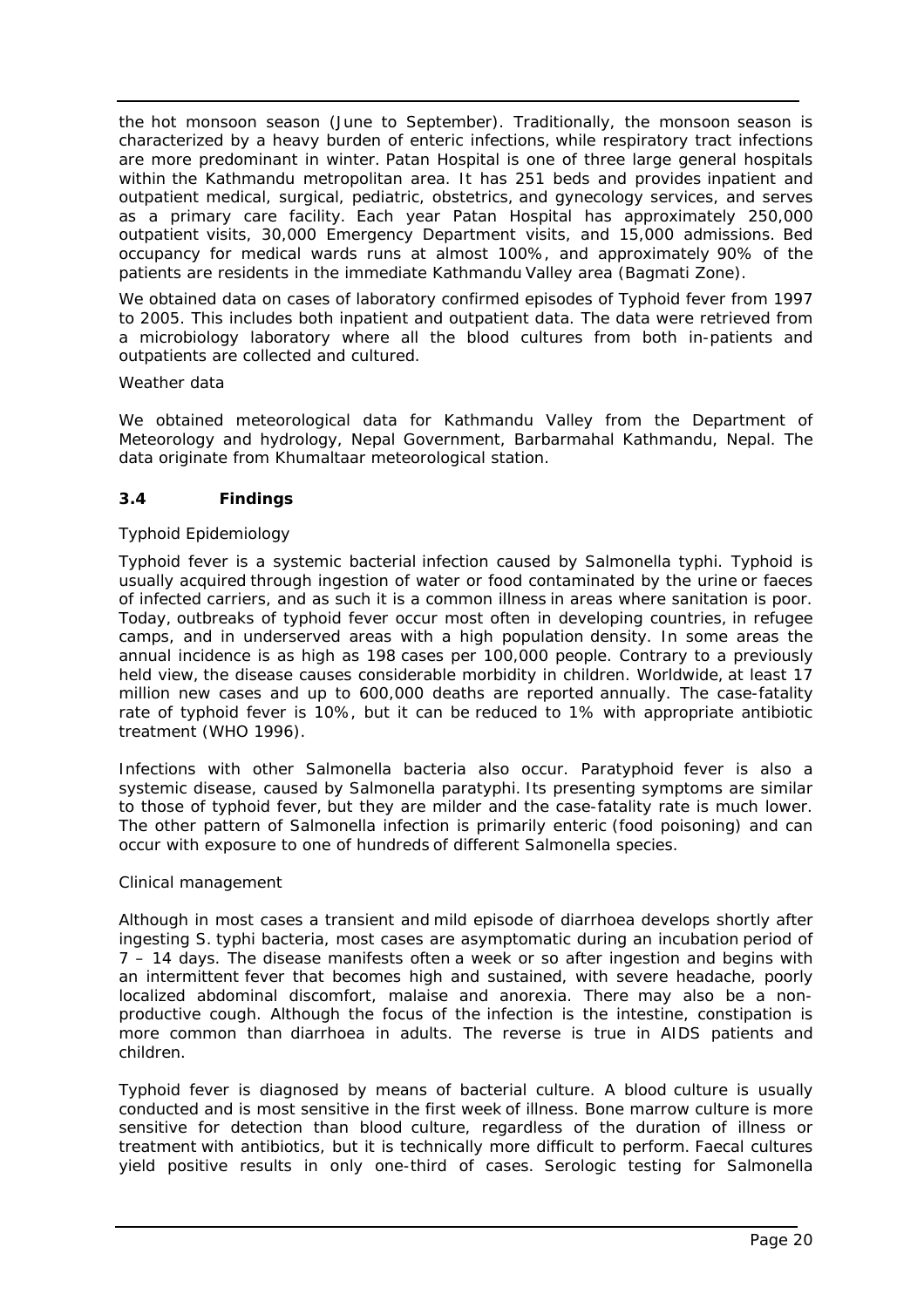antibodies (Widal's test) is also possible but shows cross-reactivity with other *Salmonella* species and has a sensitivity of only 70%.

### *Prevention and control*

Typhoid prevention measures target hand washing, sanitary disposal of human faeces, provision of safe public water supplies, controlling of flies, scrupulous food preparation, and pasteurization of milk and other dairy products. In addition, because many seafood beds are contaminated with sewage, attention is given to limiting the collection and marketing of shellfish to approved sources, and to steaming or boiling shellfish for at least 10 minutes.

Immunity is conferred after infection or through vaccination. In either case, it is only temporary. Typhoid fever vaccine can be given orally or parenterally, and the efficacy and possible adverse reactions to each type differ. Vaccination is often recommended for people travelling to endemic regions, although the cost-effectiveness of this strategy has been questioned. The effectiveness of mass vaccinations in endemic regions are undergoing further study, but such campaigns should be seriously considered in highrisk situations, such as disaster relief sites and refugee camps.



### Fig. 16: **Trend of Typhoid cases**

The situation in Nepal appears to follow some general trends. Figure 16 shows that the cases of typhoid in Nepal have been increasing since 2001 but that average case fatality rates appear to be generally decreasing among year to year fluctuations (DoHS 2005).

### *Location Kathmandu Valley*

The climate, water sources, and human health aspects of typhoid are explained based on the data available in the Kathmandu Valley. Briefly, the climatic conditions of the valley are characterized by cool winter days (with recently lessening morning frost) and warmer summer days.

Table 9 indicates that different sources of water consumed by the people of the valley are not free from faecal contamination, though they are safe within WHO guidelines in terms of selected chemical parameters. This is verified by the study of Pradhan (2000, 2004). According to this study no single drinking water source, including dug wells, shallow wells, deep wells, springs, stone spouts, ponds and river, and pipe water, is 100 percent safe from pathogenic bacterial contamination.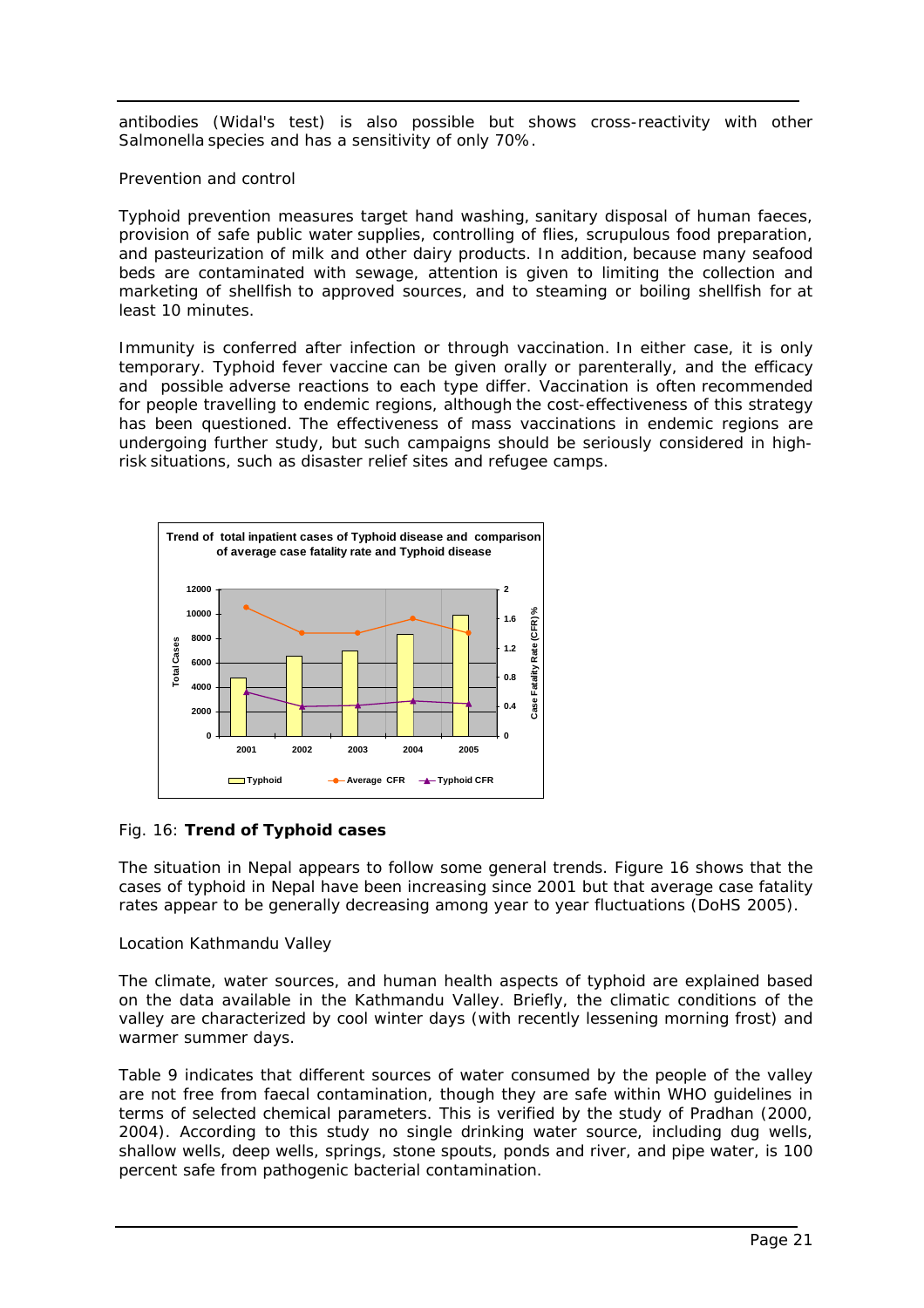|              | <b>WHO</b>  |           |               |             |
|--------------|-------------|-----------|---------------|-------------|
| $Pr_{a}$ Tap | Pu_Tap      | Well      | S. spout      | GV          |
| $6.5 - 8.2$  | $6.5 - 7.5$ | 7.5       | 7.5           | $6.5 - 8.5$ |
| $ND-0.2$     | 0.2         | 0.2       | 0.3           | $0.3 - 3$   |
| <b>ND</b>    | <b>ND</b>   | <b>ND</b> | <b>ND</b>     | 0.2         |
| $10 - 30$    | $22 - 45$   | $26 - 27$ | $23 - 45$     | 250         |
| $ND-0.2$     | 0.2         | 0.2       | 0.2           | $0.04 -$    |
|              |             |           |               | 0.4         |
| 0.1          | 0.1         | 0.1       | 0.1           | $0.4 - 5.0$ |
| $+/-$        | $+$         | $+$       | $^{+}$        |             |
| $+$          |             |           |               |             |
|              |             |           |               |             |
| 10-131       | $3 - 20$    | 48-200    | 58            | O           |
|              |             |           | Water sources |             |

### Table 9: **Water quality parameters of different sources of Kathmandu valley**

Pr\_Tap = private tap; Pr\_Tap = public tap; S. spout = stone spout; WHO GV = World Health Organisation Guideline Values (Pradhan, 2004).

In addition to household use, the water of these different sources is used by the farmers to wash fresh vegetables for marketing. The consumption of such vegetables can also be followed by water borne diseases (Pradhan 2001, 2003)

There is data available on the temperature and typhoid cases for the Kathmandu Valley. Figure 16 shows that the cases of typhoid recorded at Patan hospital, Kathamndurise from the month of May onwards; reached a peak in July and declining in the following months. This pattern coincides with the rising temperature. Of particular importance, the months May and June fall in the summer season, during which the monsoon rainfall also occurs.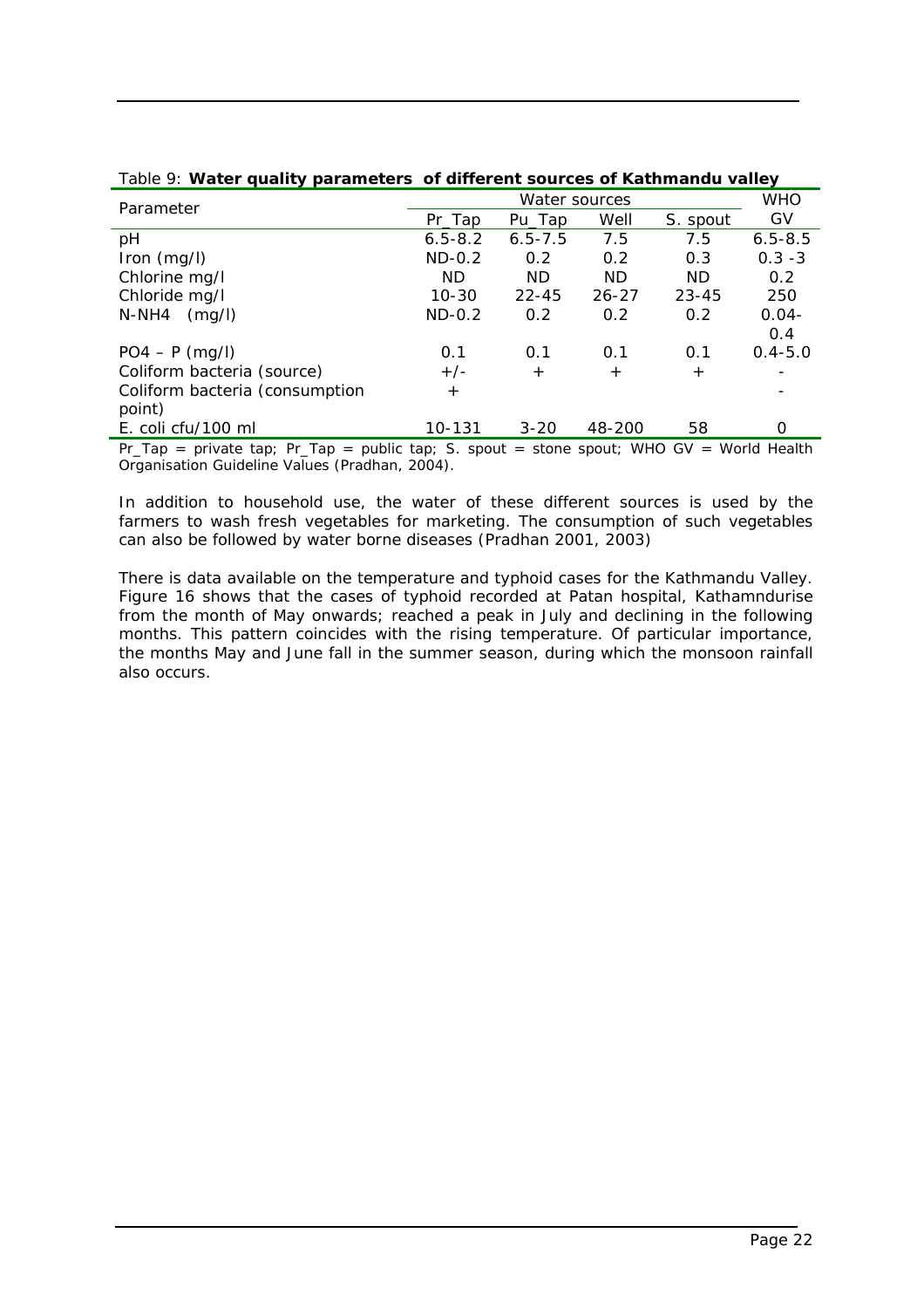

Fig 17: **Distribution of temperature and Typhoid Cases by Month, Kathmandu** 



# Fig. 18: **Distribution of Rainfall and Typhoid Cases by Month, Kathmandu**

The cases of typhoid can also be linked to the precipitation pattern in the valley (Figure 18 above). The rainfall totals rise from mid-May; reach maximum in July and go down from the month of September. Coincidently, the cases of typhoid rise during the months of June, July, August and September. Though a wealth of information would be required to establish true cause and effect, we can predict from this that drinking water sources are likely contaminated with faecal matter during rainfall periods.

Overall, there is an increasing trend of typhoid cases from 1997 onward (Figure 19 below). The typhoid positive cases have been confirmed by blood culture tests that range from 6 to 19 percent of the total cases cultured.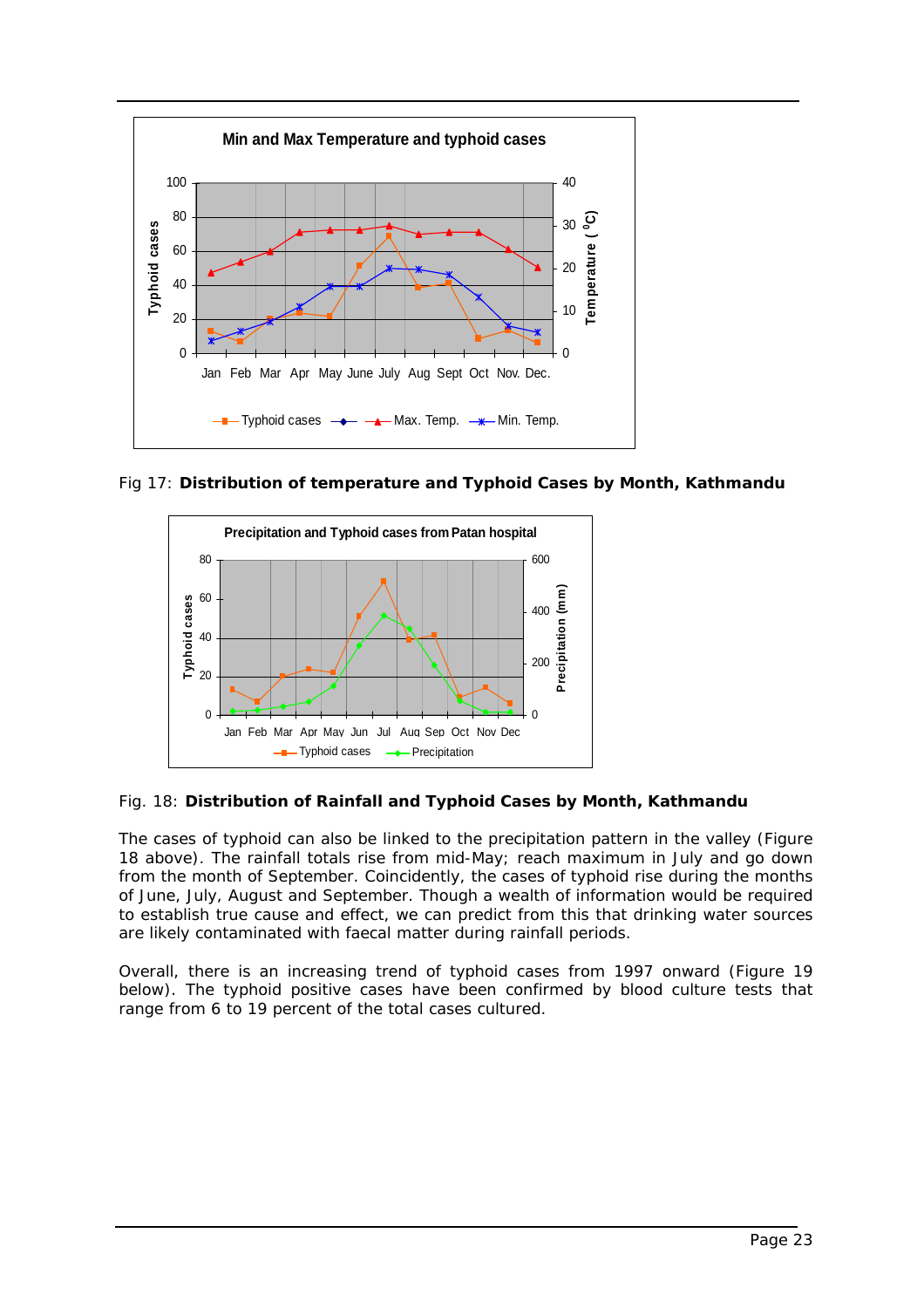<span id="page-24-0"></span>

Fig. 19: Pattern of blood culture identified Typhoid case

# **3.5 Discussion**

A number of studies have shown an effect of ambient temperature on the occurrence of certain enteric diseases. A study exploring growth rates of salmonellosis under varying temperatures found that the growth rate increased as the temperature increased (Mackey and Kerridge 1988). It has also been noted that enteric diseases in temperate latitudes have a seasonal pattern, with the highest incidence of illness during the summer months (Isaacs et al. 1998). A study of food borne illness in the United Kingdom found a relationship between the incidence of disease and the temperature in the month preceding the illness (Bentham and Langford 2001). In a study of five cities in Australia, D'Souza et al. (2004) found a significant positive association between mean temperature in the previous month and the number of notifications of cases of Salmonella in the current month. It is therefore believed that the survival and growth of certain enteric pathogens are, within limits, positively correlated with ambient temperature (Hall et al. 2002). We found that weekly counts of typhoid fever generally increased with weekly temperature in Kathmandu, after adjusting for trend, season and 2002 outbreak.

Our results are consistent with research carried out by Bentham and Langford (1995, 2001), D'Souza et al. (2004), Kovats et al. (2004), and Fluery et al (2006). Previous studies have demonstrated the threshold temperature value above which there is linear relationship with occurrence of typhoid fever. However, we didn't find any threshold value, suggesting that the temperature does have effect in the lower end of temperature. No other studies have investigated effects of rainfall on the occurrence of typhoid fever. We found that cases of typhoid fever are positively linked with up to 50mm of weekly rainfall. When temperature, season, trend and 2002 outbreak is included in the model no association was seen. This reflects that temperature has a much stronger relationship with typhoid than rainfall.

In summary, warmer ambient temperature in Kathmandu is associated with an increase in the risk of typhoid fever after controlling for season, disease trends, and a 2002 outbreak. It is known that many pathogens in the environment are sensitive to ambient temperature. Given global climate change and projections for warmer summers and warmer winters, an increase in cases of food-borne illness may be expected. Problems may arise from production to consumption of food during these warmer periods. Although some trends in enteric disease infections are decreasing, public health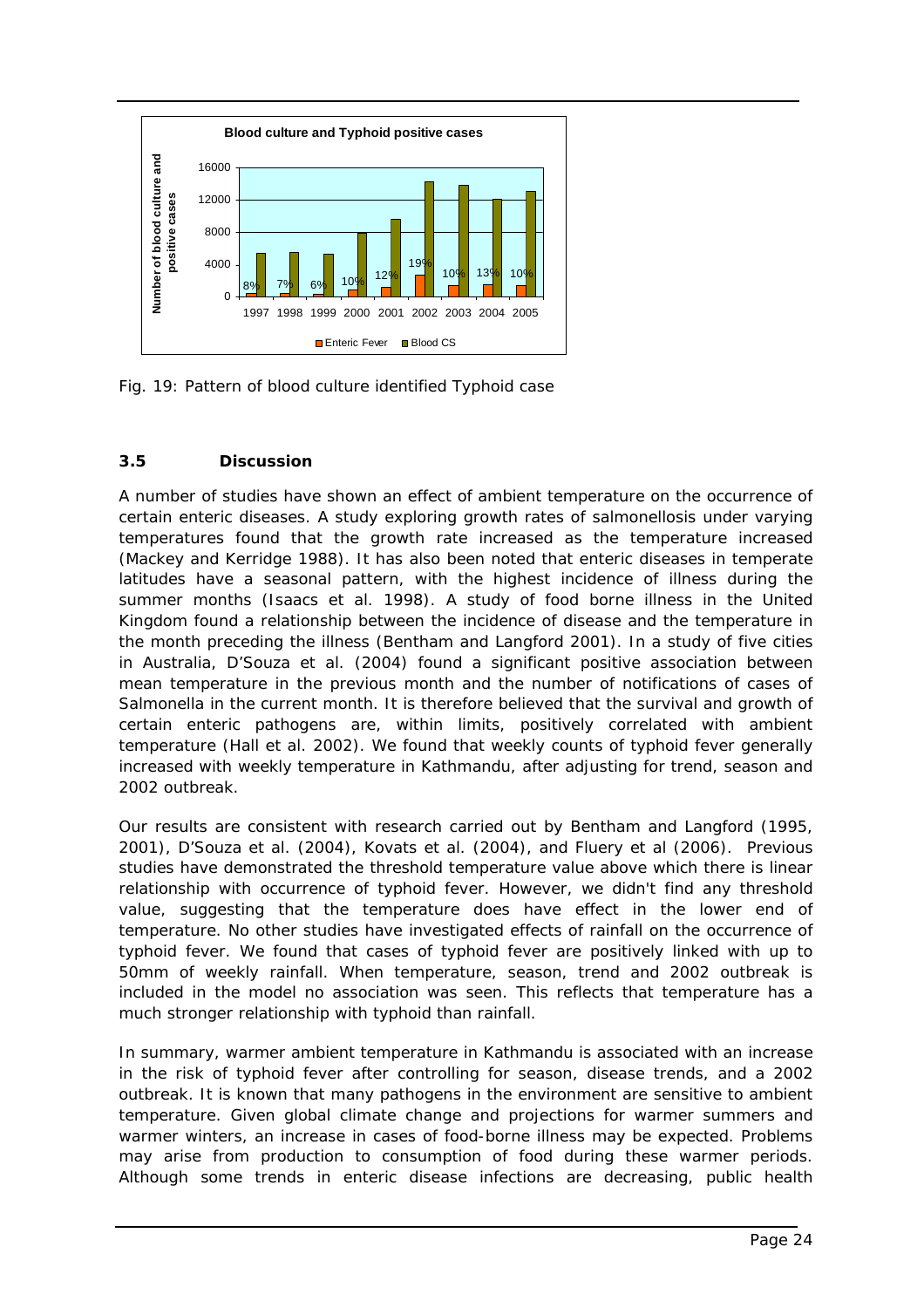authorities may need to take present action on such climate-disease relationships. Action could come in the form of public education programs and other polices for particularly vulnerable groups, and to relevant occupational groups in the short term. In the longer term, new policies may be needed in anticipation of additional cases of food borne disease due to climate change.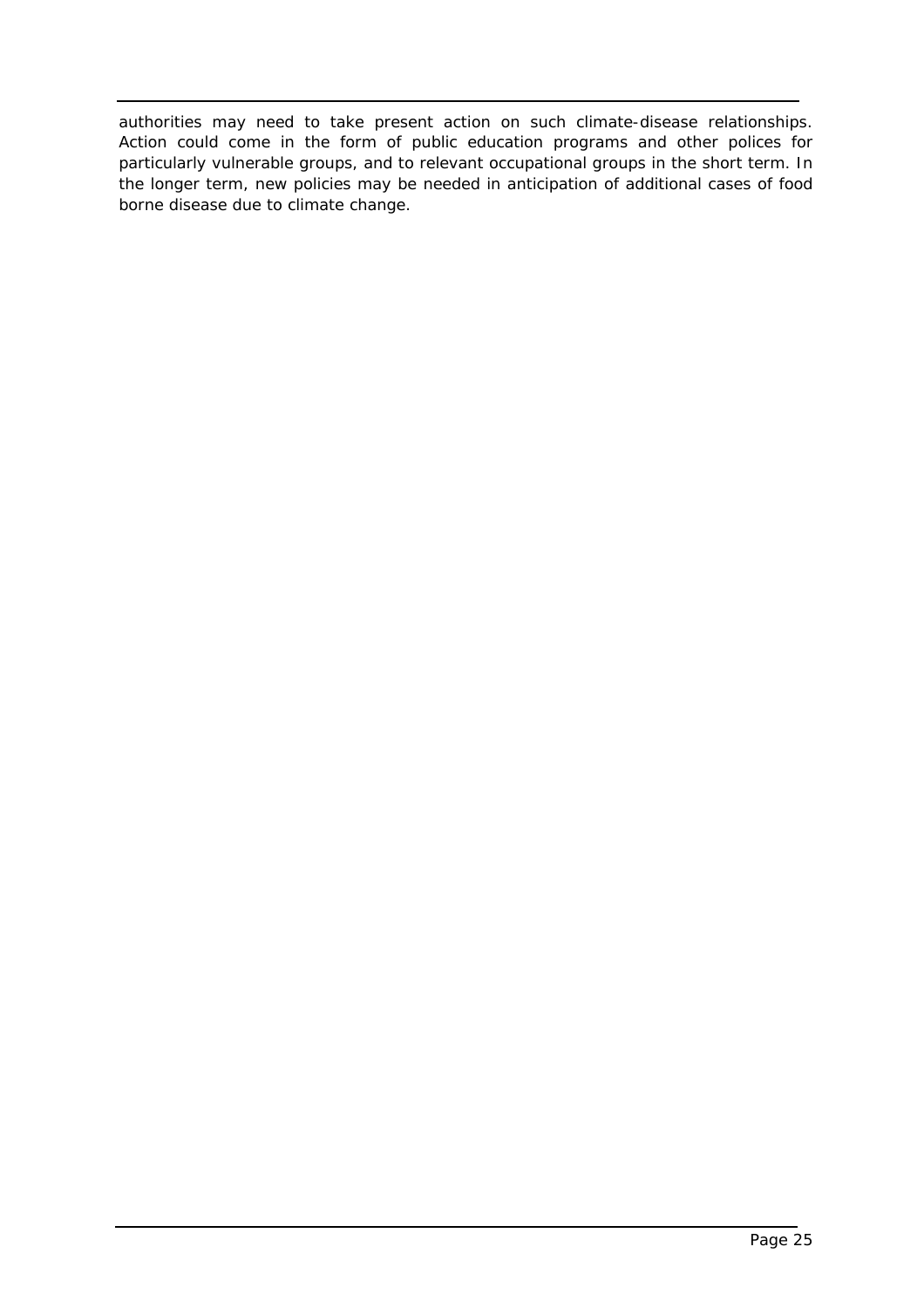### <span id="page-26-0"></span>**Section III**

### **4 Key Vulnerabilities**

There is an increasing trend of vector and water-borne diseases in the country of Nepal. Coincidently, the occurrence of cases of water borne diseases such as typhoid has increased in the summer months (May-September) when the temperature and the amount of rainfall are also at year maximums. It appears that there is a relationship between temperature and precipitation and vector and water-borne diseases in Nepal. But a cause and effect relationship is not completely certain, and must be continually addressed in further studies.

There have recently been outbreaks of malaria, Kala-azar, and Japanese Encephalitis in the country side of Nepal and all seem to be associated with changes in temperature. Thousands of people die from these vector borne diseases every year. Similarly, severity of water borne diseases is also very high. Typhoid, cholera and other diarrhoeal diseases are becoming common in Nepal due to extreme drought, flooding, and poor sanitation.

The most vulnerable group is poor households who do not have access to good sanitation, regular health check ups, and other facilities. Women, children and aged persons have been the most severely affected groups within the poor households. The cases of malaria, Kala-azar, and Japanese Encephalitis are in increasing trend and their coverage in terms of district are also increasing (DoHS 2006). However, case fatality rate of the diseases has been seen in decreasing trend of all the vector borne diseases. Water borne diseases are more common in the urban areas like Kathmandu and other cities, and most severely affect the poor persons living as squatters and those in poor physical condition (ICIMOD 2007).

Climate variability will increase and some extreme climate events will become more intense and possibly more frequent with climate change. An observed warming trend over the past several decades is already having discernible and generally adverse impacts on many key resources in Nepal – many mountain glaciers are in a general state of retreat, and some are expected to disappear entirely in the coming decades. Glacier retreat and ice melt are also significantly increasing the size and volume of several of Nepal's more than two thousand glacial lakes, making them more prone to glacial lake outburst flooding (GLOF). Climate change scenarios across multiple general circulation models show considerable convergence on continued warming, with country average mean temperature increases of 1.2°C and 3°C projected by 2050 and 2100. Continued glacier retreat can also reduce dry season river flows fed by glacier melt, while there is moderate confidence across climate models that the monsoon might intensify under climate change. This contributes to enhanced variability of river flows. Potential intensification of monsoons combined with enhancement of GLOF risks also contributes to enhanced risk of flooding and landslides, which both have serious impacts on mountain agriculture and rural livelihoods.

There is strong evidence that climate change could affect human health in Nepal. The outbreak of malaria, Kala-azar, and arboviral diseases have all been recently observed in Nepal. Water borne diseases like typhoid are also causing serious problems in the densely populated urban areas of Nepal like Kathmandu. Sadly, there has been almost negligible research and development support from the government and other concerned agencies. It was also discovered that there is limited knowledge, information, and awareness among health sector communities about the potential impact of climate change on human health.

There is an increasing trend of vector and water-borne diseases in the country. Coincidently, the occurrence of cases of water borne diseases such as typhoid has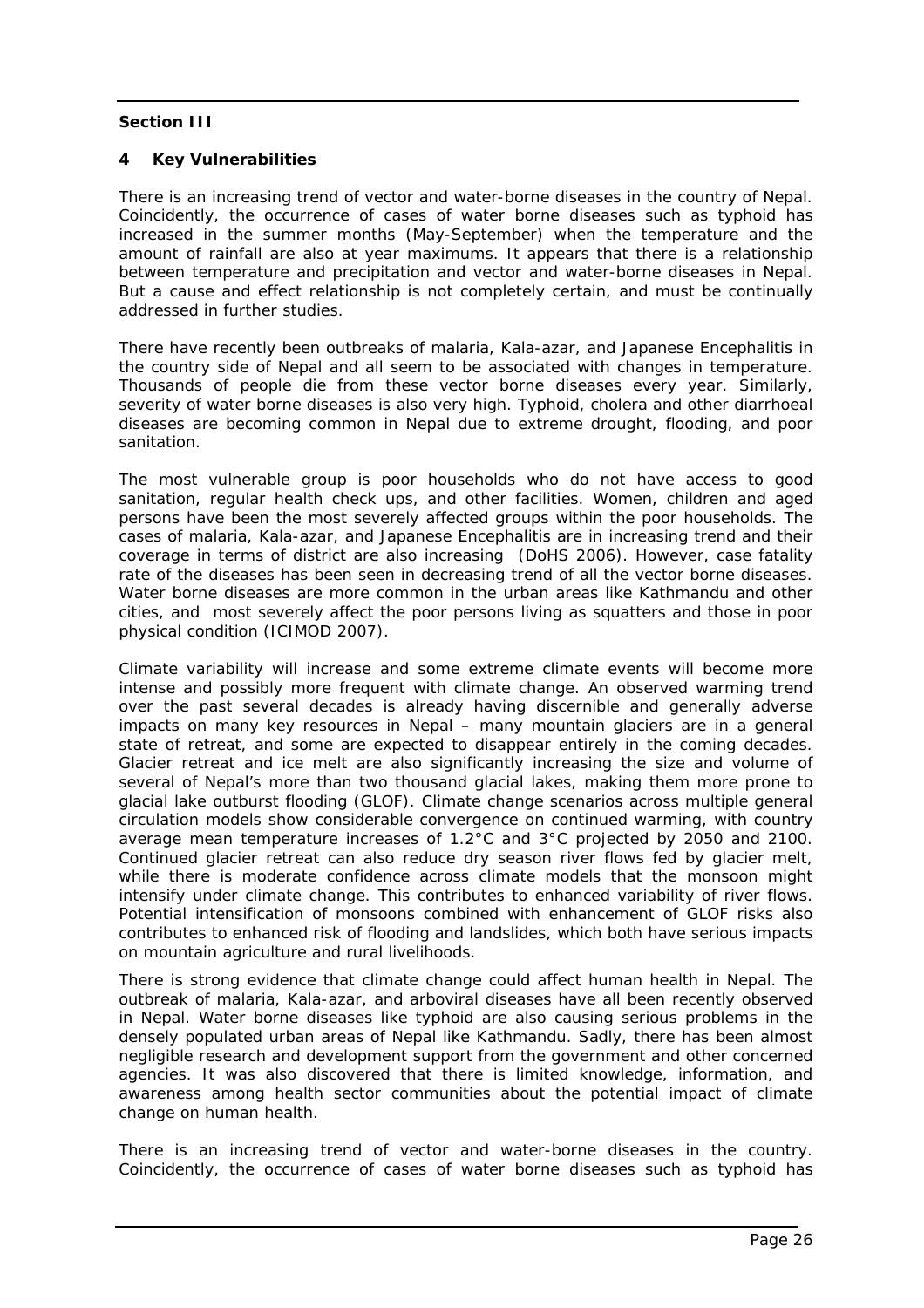<span id="page-27-0"></span>increased in the summer months (May-September) where the temperature and the amount of rainfall are also higher. It appears that there is a relationship between temperature and precipitation and vector and water-borne diseases, but further research is required to establish cause and effect mechanisms.

The case study presented here showed that typhoid has a seasonal trend with peaks in summer months. Ambient temperature has a positive effect on typhoid cases without a discernable threshold value. Without an identified threshold temperature is seen to have an effect even at the lower end of temperatures (in winter). Typhoid cases have a positive association with rainfall up to 50 mm per week, but beyond that there appears to be no clear association.

# **5 Policy Recommendations**

The health sector should have a strategic focus, programme, and policy to combat with negative health impact of climate change. An integrated approach must be adopted for health planning and research in different climatic regions in the country. It is argued that health should not be addressed in isolation from other sectors.

- 1. The control of typhoid cases in Nepal is not possible solely with a curative approach. Any approach must be supported by preventative and promoting activities such as control of disease reservoirs, disease identification, isolation and treatment, sanitation, and immunization
- 2. Quarantine program needs to be strengthened, and effective mechanisms for eradication and disease control program should be given more emphasis.
- 3. Promotion of health education for community awareness to climate-sensitive diseases may be an effective adaptive measure to prevent future occurrences of these diseases.
- 4. Public awareness regarding the changing climatic situation and its health impact is needed. This can be an important strategy to reduce the vulnerability to climate change and increase the effectiveness of adaptation options.
- 5. The Government should place great focus on expediting the NAPA formulation process.

# **6 Research Recommendations**

As described above, the data in this case study does not address the cause and effect relationship of typhoid with temperature. It more simply demonstrates the positive relationship between increase in temperature and typhoid cases, as typhoid is usually seen in summer months or during warmer temperatures. We recommend a more detailed epidemiological study to better investigate the possibilities of climate effects on typhoid cases in Nepal.

- o Research must be undertaken on healthy thermal environment management and control strategies in work places.
- o Studies are needed on epidemiological forecasting and early warming systems using RS/GIS technology applicable in high-risk areas for Malaria, Japanese Encephalitis, diarrhoeal disease and nutritional disorders.
- o Prospective and retrospective studies are needed on identified disease patterns relevant to Climatic Change such as eye and skin disorders.
- o Studies must be conducted on vector dynamics and change patterns for all relevant vector borne diseases.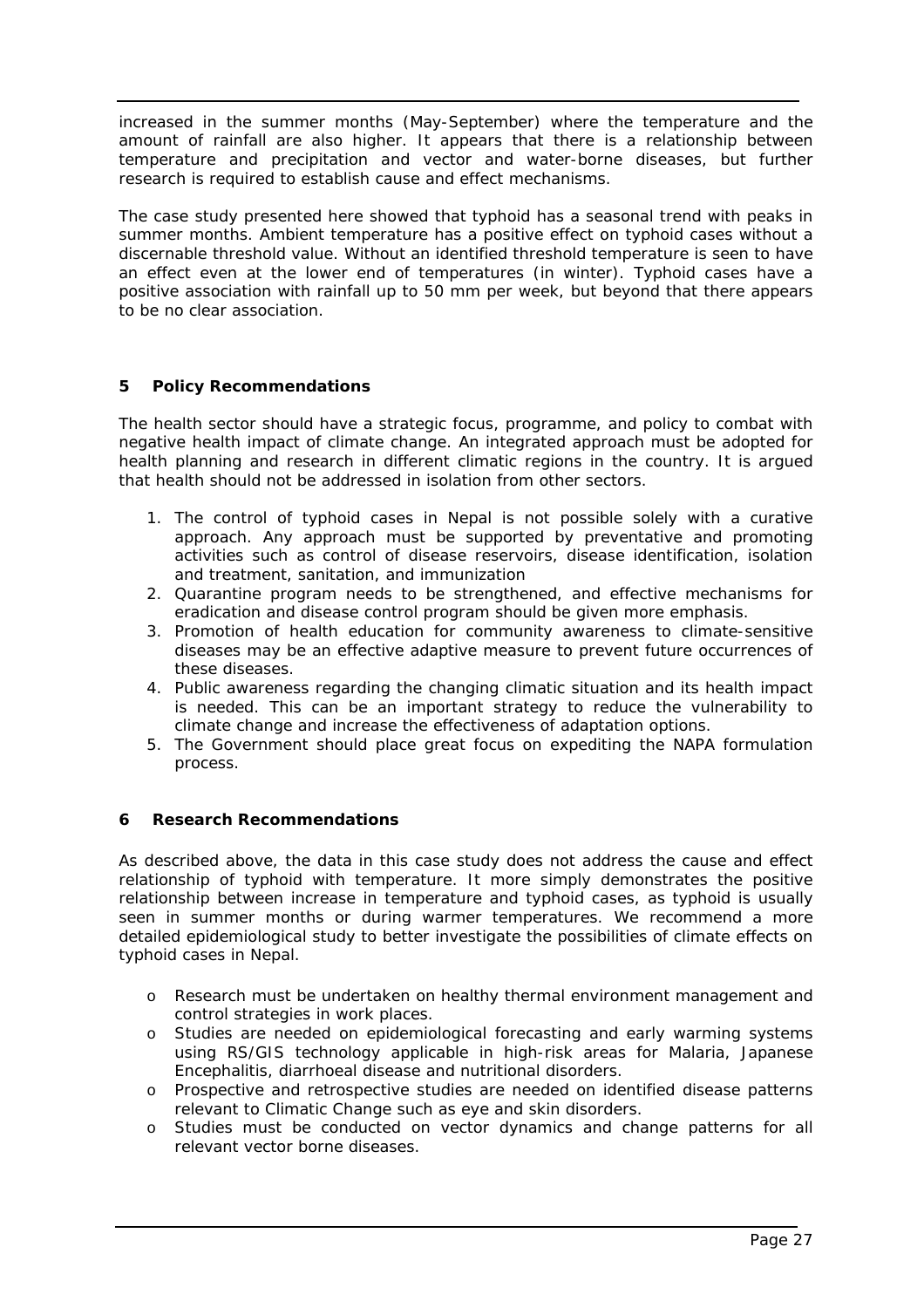# <span id="page-28-0"></span>**7 References**

- ADB/ICIMOD (2006), Environment assessment of Nepal: Emerging Issues and Challenges. Kathmandu: International Centre for Integrated Mountain Development (ICIMOD).
- Agrawala S, Raksakulthai V., Aalst, MV., et al. (2003), Environment Directorate Development Co- Operation Directorate Working Party on Global and Structural Policies: Working Party on Development Co-operation and Environment-Development and Climate Change In Nepal: Focus on Water Resources And Hydropower. OECD (Organization for Economic Co-operation and Development).
- Agrawala S, Tomoko Ota, Ashan Uddin Ahmed, Joel Smith and Maarten van Aalst. 2003. Development And Climate Change In Nepal: Focus On Water Resources And Hydropower. OECD.
- Alam, M and B. R. Regmi. 2004. Adverse impacts of climate change on development of Nepal: Integrating Adaptation into policies and activities. CLACC working paper No. 3.

Aramini J, McLean M, Wilson J et al (2000) Drinking water quality and health care

- Bentham G, Langford IH (1995) Climate change and the incidence of food poisoning in England and Wales. Int J Biometeorol 39:81–86
- Bentham G, Langford IH (2001) Environmental temperatures and the incidence of food poisoning in England and Wales. Int J Biometeorol 45:22–26
- Brumback BA, Ryan LM, Schwartz, J, Neas L, Stark P, Burge H (2000) Transitional regression models, with application to environmental time series. J Am Stat Assoc 95:16–27
- CST (1997), Climate Change Vulnerability and Adaptation: Nepal Water Resources. US Country Studies Program, Washington, DC: Country Study Team–Nepal
- D'Souza RM, Becker NG, Hall G, Moodie KBA (2004) Does ambient temperature affect foodborne disease? Epidemiology
- DoHS (2001), *Annual Report 2000/2001,* Kathmandu: Department of Health Services
- DoHS (2005), *Annual Report 2004/2005,* Kathmandu: Department of Health Services.
- Dominici F, McDermott A, Zeger SL, Samet JM (2002) On the use of generalized additive models in time-series studies of air pollution and health. Am J Epidemiol 156:193–203
- Earth Trends. Climate and Atmosphere- Nepal. Country Profiles. 2003. environmental time series. J Am Stat Assoc 95:16–27
- *Fourth Session of the Conference of the Parties to the United Nations Convention to Combat Desertification (UNCCD.* April 2000.His Majesty's Government Ministry of Population and Environment.
- Friends of the Earth International Climate Campaign (2000).The Science of Climate Change. www.foei.org
- Hall GV, D'Souza RM, Kirk MD (2002) Foodborne disease in the new millennium: out of the frying pan and into the fire? Med J Aust 177:614–618
- Houghton, J (1997) Global Warming (Second Edition), Cambridge University Press, Cambridge.
- ICIMOD (2004), Floods Monitoring and Early Warning Systems the Hindu Kush-Himalayan Region: Nepal. International Centre for Integrated Mountain Development, Kathmandu.
- ICIMOD (2007), Kathmandu Valley Environmental Outlook. Kathmandu: MoEST/UNEP
- ICIMOD and UNEP, 2002. Inventory of Glaciers, Glacial lakes, and Glacial Lake Outbrust Isaacs S, Leber C, Michel P (1998) The distribution of foodborne disease by risk setting—Ontario. Can Commun Dis Rep 24:61–64
- Kovats S, Edwards S, Hajat S, Armstrong BG, Ebi KL, Menne B (2004) The effect of temperature on food poisoning: a time series analysis of salmonellosis in ten European countries. Epidemiol Infect 132:443–453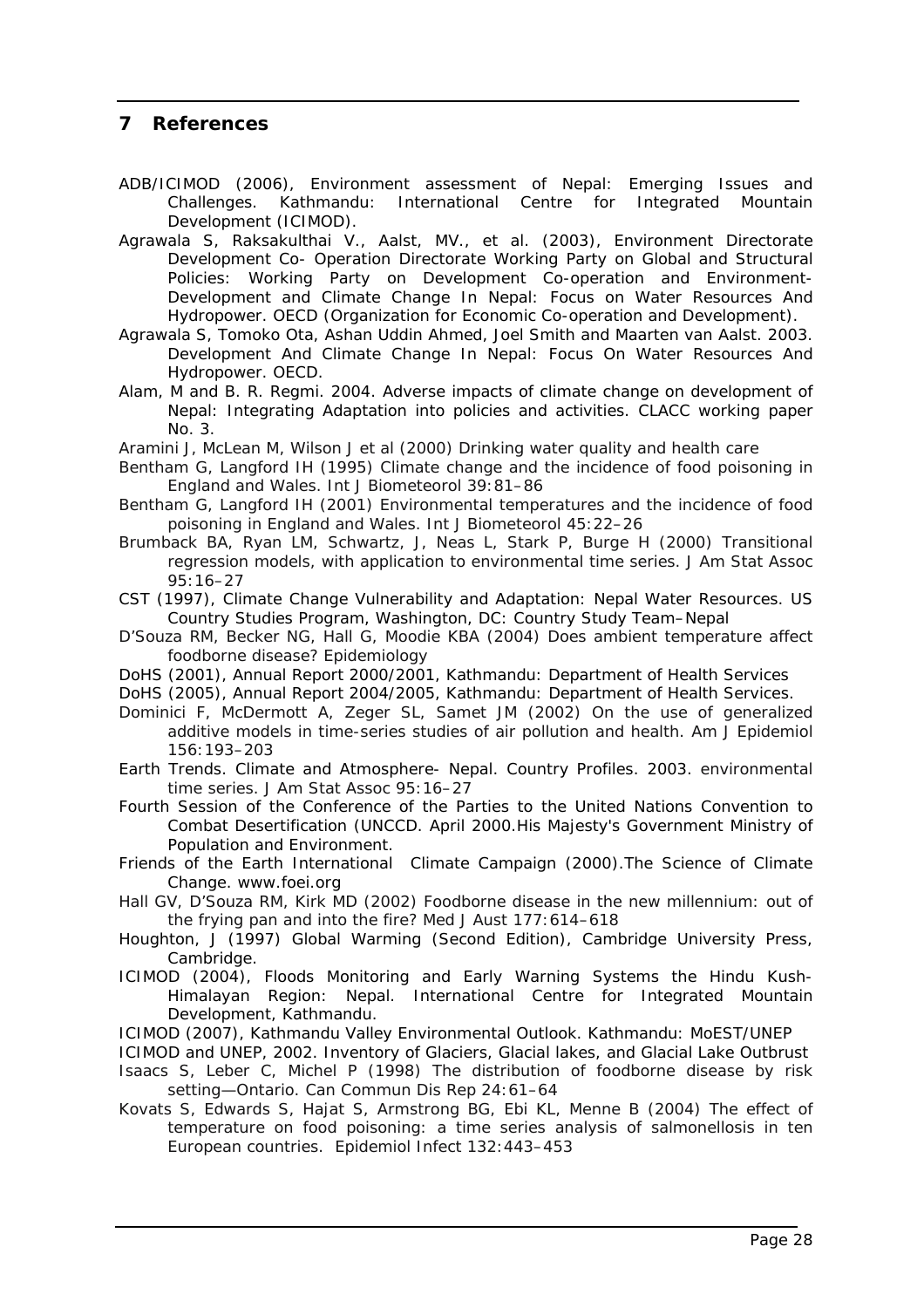- Lin FY, Vo AH, Phan VB, Nguyen TT, Bryla D, Tran CT, et al. (2000), The epidemiology of typhoid fever in the Dong Thap Province, Mekong Delta region of Vietnam. Am J Trop Med Hyg;62:644-8.
- Liu, X. and B. Chen, 2000. "Climatic Warming in the Tibetan Plateau During Recent Decades," in International Journal of Climatology 20: 1729-1742.
- Mackey BM, Kerridge AL (1988) The effect of incubation temperature and inoculum size on growth of salmonellae in McMichael, A.J., Haines, A., Sloff, R., and Kovats, S (edts) (1996), Climate Change and Human Health. WHO/WMO/UNEP, Geneva: **WHO**
- McMichael A. J., D. H. Campbell-Lendrum, C.F. Corvalan, K.L. Ebi, A. Githeko, J.D. Scheraga, A. Woodward. edt. 2003. Climate change and human health: risks and responses.
- Menne, B and. Ebi KL. eds. 2006. Climate Change and Adaptation Strategies for Human Health. Published on behalf of the World Health Organization Regional Office for Europe by Steinkopff Verlag, Darmstadt.
- MoEST (2004) Initial National Communication to the Conference of the Parties
- Nagamindra Dahal. 2005. Perceptions in the Himalayas. Tiempo. A bulletin on Climate and development. Issue 56. July 2005.
- NLSS (2004), *Nepal Living Standard Survey*. Kathmandu: CBS/GoV
- OECD (2003), Environment Directorate Development Co- Operation Directorate Working Party on Global and Structural Policies: Working Party on Development Cooperation and Environment-Development And Climate Change In Nepal: Focus on Water Resources And Hydropower.
- Parry M. (1990) Climate Change and World Agriculture, Earthscan, London.
- Pradhan, (2003), Sanitation Status and Soil Transmitted Helminthiases in Nepal. Health Prospect, Vol. 5, No. 1.
- Pradhan, B. (2001), Drinking Water Quality in Kathmandu Valley, Nepal. *Health Prospect New Vision for New Century*. Kathmandu: Vol. 2. No. 2
- Pradhan, B. (2004),*.*Rural Communities' Perception on Water Quality and Water Borne Disease: the Case of Bungamati Village Development Committee in Kathmandu Valley, Nepal. Journal of Nepal Health Research Council. Kathmandu: Vol. 2 No. 1
- Rakshakulthai V (2003) Nepal Country Case Study. Regional Workshop on NAPA. Bhutan.
- Raut A. 2004. Climate vulnerability and adaptation in Nepal.
- Shakya, N.M., 2003. "Hydrological Changes Assessment and Its Impact on Hydro Power Projects of Nepal" in draft proceedings of the Consultative Workshop on Climate Change Impacts and Adaptation Options in Nepal's Hydropower Sector with a Focus on Hydrological Regime Changes Including GLOF, Department of Hydrology and Meteorology and Asian Disaster Preparedness Center, 5-6 March 2003, Kathmandu
- Shrestha, A.B., 2003. "Climate Change in Nepal" in draft proceedings of the *Consultative Workshop on Climate Change Impacts and Adaptation Options in Nepal's Hydropower Sector with a Focus on Hydrological Regime Changes Including GLO*F, Department of Hydrology and Meteorology and Asian Disaster Preparedness Center, 5-6 March 2003, Kathmandu
- Shrestha, A.B., C.P. Wake, J.E. Dibb, and P.A. Mayewski, 2000. "Precipitation Fluctuations in the Nepal Himalaya and Its Vicinity and Relationship with Some Large Scale Climatological Parameters" in International Journal of Climatology, (20) 317-327.
- Smit, J.B., Schellnhuber, H.J. and Mirza, M.M.Q. 2001. Vulnerability to Climate Change and Reasons for Concern: A Synthesis in IPCC(ed) Climate Change 2001: Impacts, Adaptation and Vulnerability. IPCC, Geneva, pp 913-967.
- Singh,B (2001), Symposium : Typhoid Fever Epidemiology. Journal, Indian Academy of Clinical Medicine \_ Vol. 2, No. 1 and 2
- Trends in the Himalaya and its Vicinity: An Analysis Based on Temperature Records from Nepal for the Period 1971 – 94" in *Journal of Climate,* (12) 2775-2789